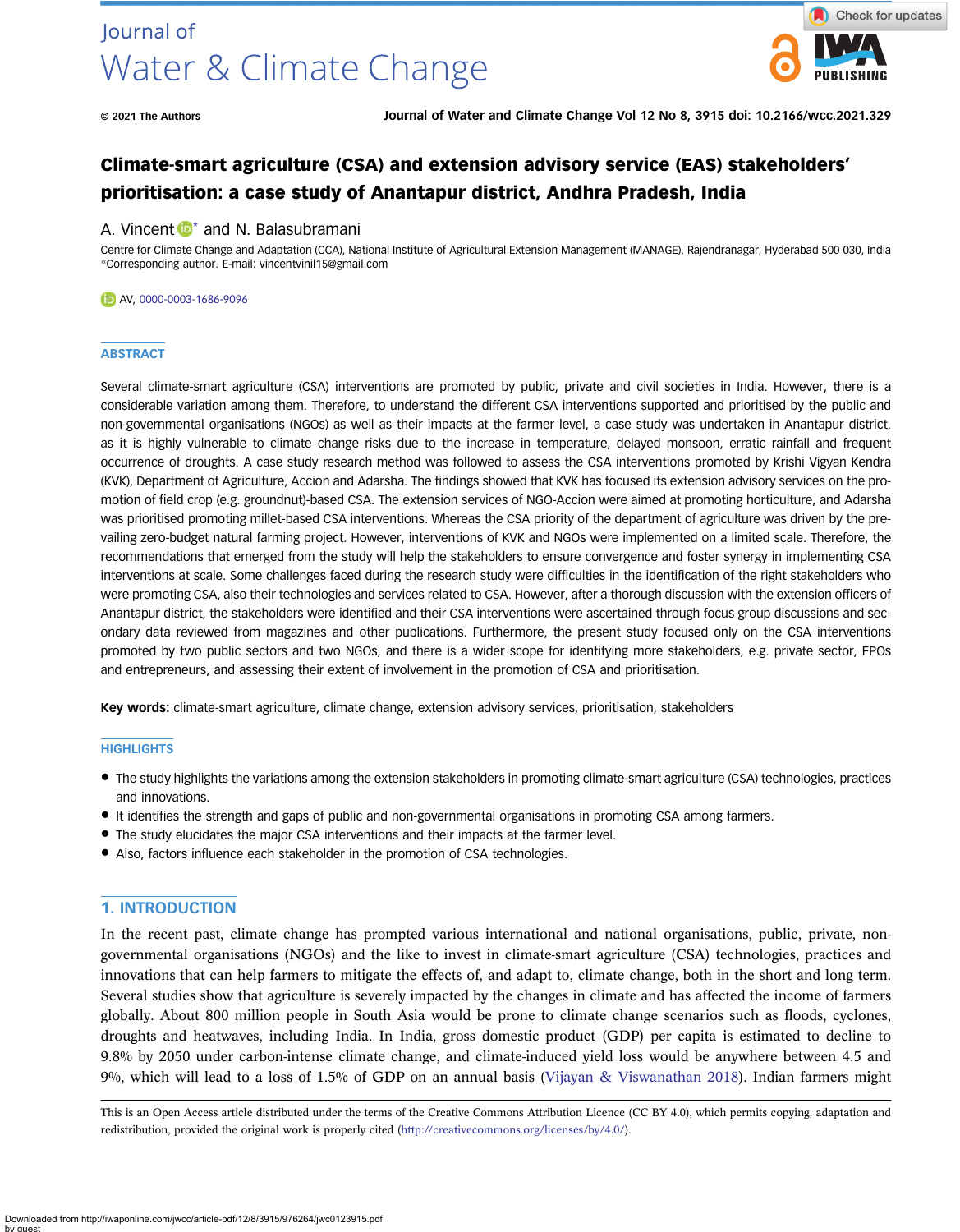have to incur about a 3% net income loss if the temperature rises by 2 °C and  $+7\%$  change in average precipitation [\(Kumar](#page-15-0) [2011](#page-15-0)). Also, they are likely to face around a 10% rise in cereal price and 3–4% increased poverty after 30 years than at the present time due to an increase in temperature and aberrations in weather ([Jacoby](#page-15-0) *et al.* 2011). Therefore, it might need to produce 70 million more food grains by 2030 to feed the burgeoning population ([The Economic Times 2017](#page-16-0)).

According to the Food and Agriculture Organization (FAO), CSA provides the means to help stakeholders identify agricultural strategies suitable to their local conditions, therefore sustainably increasing agricultural productivity and income; adapting and building resilience to climate change; and reducing and/or removing greenhouse gas emissions, where possible. The FAO believes in integrated and holistic approaches for agriculture to be climate-smart. It aims to improve the capacity of all stakeholders for the adoption of CSA at the field level. In this context, the participation of the public, private, NGOs, civil society organisations (CSO) and donor agencies in the promotion of CSA has become pivotal. However, their priorities on CSA interventions vary from region to region.

Most of the international organisations' efforts on CSA are project- or programme-based, and most of them aim at enhancing the adaptive capacity of farmers to risks and uncertainties posed by climate change. Some of these projects are the Mitigation of Climate Change in Agriculture (MICCA) Programme of the FAO, Climate-Smart Agriculture Support Project of World Bank, CGIAR Research Program on Climate Change, Agriculture and Food Security (CCAFS), WBCSD CSA Initiative, Global Alliance for Climate-Smart Agriculture (climate-smart coalition of 140 members), etc. [\(Dinesh](#page-15-0) et al. [2017](#page-15-0)). For example, the Drought Tolerant Maize for Africa (DTMA) implemented by the International Maize and Wheat Improvement Center (CIMMYT) and the International Institute for Tropical Agriculture (IITA) in sub-Saharan Africa have enhanced the adaptive capacity of maize farming systems owing to their facilitative roles such as convergence and coordination with the National Agricultural Research Systems (NARS) and local agro-service providers. As of 2013, in sub-Saharan Africa, 3 million ha of maize lands were brought under drought-tolerant (DT) maize varieties, benefiting around 53 million people [\(Sulaiman](#page-16-0) et al. 2018).

Each country has a certain policy framework, strategy and priority that guide its CSA. In South Asian countries, agricultural policies are governed by provincial and national governments, and also they integrate CSA into their existing policies and initiatives [\(Pound](#page-15-0) *et al.* 2018). In Africa, the public sectors continue to be the major CSA promoters, and they prioritise their policy frameworks to finance CSA. In 2014, at the 23rd ordinary session of the African Union, the government of Malabo, Equatorial Guinea and Africa included CSA in the New Partnership for Africa's Development (NEPAD) programme and evolved the African Climate-Smart Agriculture Coordination Platform for promoting convergence among CSA stake-holders and capacity of them to CSA [\(Williams](#page-16-0) et al. 2015). China has extensively promoted China's 'Grain for Green' programme among farmers as a way of reducing erosion in river catchments. It incentivised farmers with tree seedlings, annual grain and cash payments for each hectare that was set aside for tree plantation. In Vietnam, the Plant Protection Department has focused more on the promotion of low input rice cultivation (e.g. less seed, less nitrogen fertiliser and water). The country has followed farmer field schools and farmer-to-farmer training approaches for the wide-scale promotion of the rice-based CSA technique. This has helped around 1 million rice growers in 22 provinces to reduce the use of inputs on about 0.18 million ha and get a better yield of up to 15% compared to the conventional method of rice cultivation [\(Neate](#page-15-0) [2013](#page-15-0)). In Nepal, the National Climate Change Policy was enacted in 2011 to promote good agricultural practices, livelihood diversification and capacity-building activities ([Paudel](#page-15-0) *et al.* 2017). In India, the National Innovations on Climate Resilient Agriculture (NICRA) was launched by the Government of India under the Indian Council of Agricultural Research (ICAR) for enhancing the resilience of agriculture to the distress caused by climate change. The NICRA is implemented by the Krishi Vigyan Kendras (KVKs), and therefore, most of the extension advisory services of KVKs are driven by the CSA components of the NICRA [\(Vijayan & Viswanathan 2018\)](#page-16-0). KVKs at Babhaleshwar (Ahmednagar) and Baramati (Pune district) of Maharashtra state have enhanced the resilience of agricultural systems/patterns to climate change through technological interventions under the NICRA. These interventions have helped farmers to get assured income due to the diversification of the farming system with dairy and poultry [\(Rupan](#page-16-0) *et al.* 2018). In Punjab state (India), cooperatives and service providers are organising demonstrations on CSA technologies (e.g. zero multi-crop planter) in farmers' fields by creating a trustworthy network with the research stations, Punjab Agricultural University, the Department of Agriculture, CIMMET and other CSA technology producers in the state. It was found that good partnerships and customer relationships facilitated both cooperatives and service providers to demonstrate the CSA technologies at scale ([Groot](#page-15-0) et al. 2019). The majority of the Indian states have different priorities on CSA projects, and most of them are funded by external organisations. Some of them are the 'Climate Resilient Agricultural Practices – Climate Smart Villages' Project of Haryana state,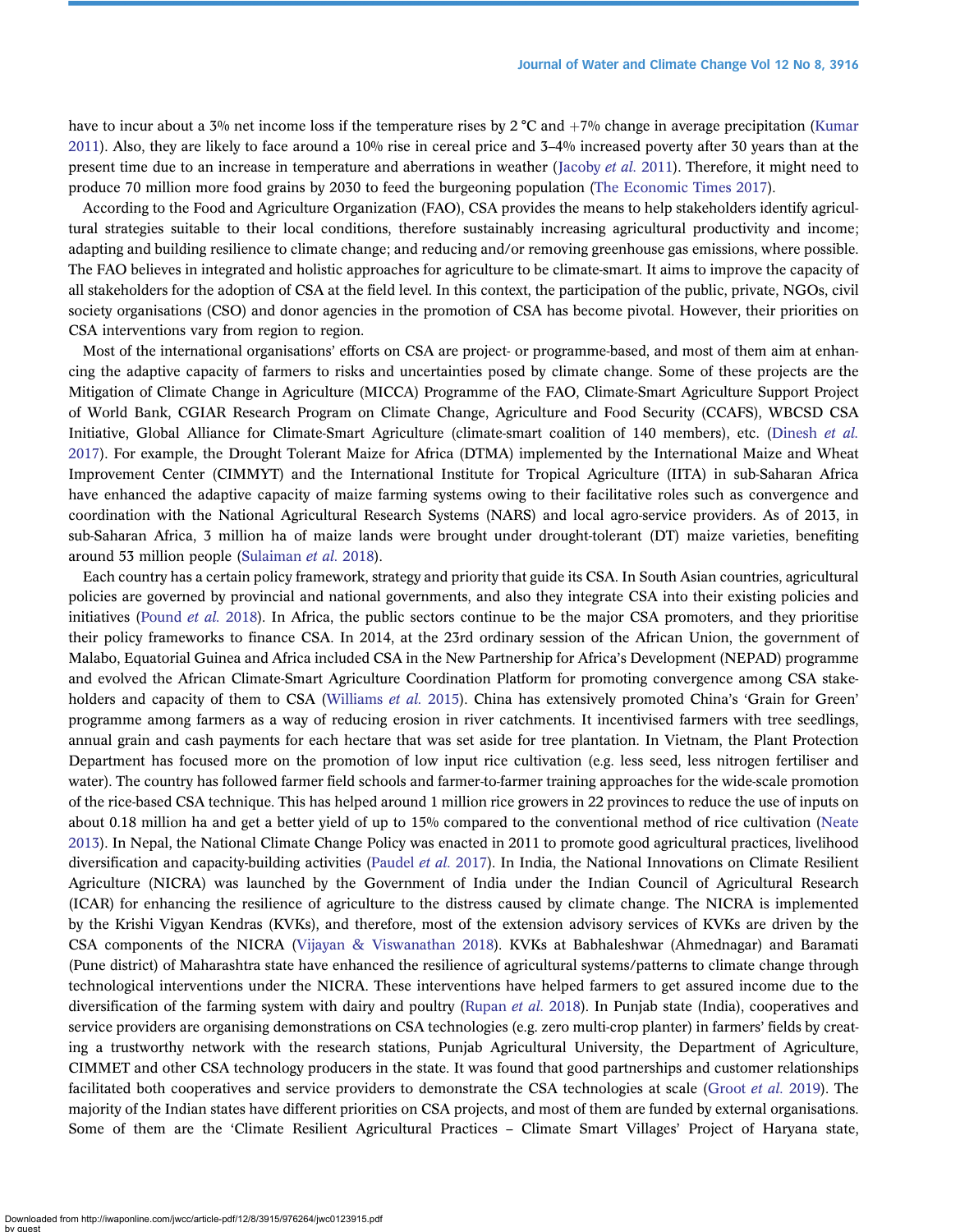Zero-Budget Natural Farming (ZBNF) of Andhra Pradesh [\(Rajani 2019](#page-16-0)), the Tamil Nadu Irrigated Agriculture Modernization Project (TNIAM) of Tamil Nadu, the Maharashtra Project on Climate Resilient Agriculture, Climate Change Knowledge Network in Indian Agriculture (CCKN-IA) project of Maharashtra, Jharkhand and Odisha, among others [\(Rupan](#page-16-0) et al. 2018).

Apart from public sectors, the private sectors, financial institutions and civil society have an important role to play in climate-smart food systems ([FAO 2013](#page-15-0)). Hence, they have the potential to respond to long-term climate change by initiating need-based CSA interventions in agriculture and allied sectors ([Quail](#page-16-0) et al. 2016; [Zougmoré](#page-16-0) et al. 2016; [Olorunfemi](#page-15-0) et al. [2020\)](#page-15-0). In Nepal, private business firms such as Golchha Group, Sharda Group and Probiotech-Nimbus Group have committed to educating farmers on the improved agronomic practices and facilitating their access to stress-resilient seeds, irrigation technologies and fertilisers. Furthermore, the Golchha Group has initiated a pilot programme for CSA with the help of the International Finance Corporation (IFC). The project aimed at increasing the adoption rates of climate-resilient practices (i.e. mulching, planting stress-tolerant seeds and integrated pest management) in sugarcane crops through a combination of extension methods such as demonstration, training, technical skilling and model lead farmers. Around 6,000 farmers, including 2,400 women, benefited from this CSA initiative of the Golchha Group. It is expected that sugarcane yield would increase by 20%, and also income of the beneficiary farmers ([Trabacchi & Stadelmann 2013;](#page-16-0) [IFC n.d.](#page-15-0)).

Coffee companies such as Co-op Coffee, JDE, Keurig Green Mountain, Lavazza and Nestlé were promoting CSA across their supply chains through training. However, these private firms focus their interventions on being more climate-smart than creating new CSA practices/technologies ([Sloan](#page-16-0) *et al.* 2019). In East Africa, an insurance surveyor and an agent company ACRE Africa (Agriculture and Climate Risk Enterprise Ltd) were promoting crop insurance among farmers against the risks and damages caused by changes in rainfall and increases in droughts. Its extension services such as farmer-centric education and capacity-building programmes have influenced the farmers to insure their crops against climate-induced risks before planting. Around 0.23 million farmers had benefited up until 2014 in East Africa. As an insurance surveyor, its priorities were mostly on surveying the damaged lands (farm-specific) using the index (e.g. historical rainfall) and facilitating credit-linked insurance through microfinance institutions, and thereby helping the farmers to get the assured compensation for climate-induced crop/livestock damages [\(Sulaiman](#page-16-0) et al. 2018). In Cote d'Ivoire, Ben & Jerry's (a US ice cream company) developed a producer development initiative (PDI) by partnering with Fairtrade International, Barry Callebaut and the Sustainable Food Lab for renovating cocoa farms. This company has provided financial assistance under the climate-smart cocoa programme to farmers for renovating their Cocoa farms (tree stocks) and diversifying their farms with banana, maize and coffee, and thereby making the cocoa farms more climate-resilient ([https://sustainablefoodlab.org/\)](https://sustainablefoodlab.org/).

In Ghana, Olam (a globally integrated supply chain manager of agricultural products and food ingredients) has fostered its partnership with the Rainforest Alliance for enabling the farmers to adopt cocoa plantations within the forest lands and thereby enhancing the resilience of farming systems to the changes in moisture and temperature level ([Brasser 2013](#page-15-0)). In India, as well, the private companies/corporates have increasingly been participating in CSA. The majority of the private organisations have spent a large amount of their Corporate Social Responsibility (CSR) funds on Natural Resource Management (NRM), technological innovations, extension advisory models, institutional approaches and marketing linkages. Also, they invest in watershed management in climate-vulnerable regions as a way of ensuring round-the-clock water availability for crop production and livestock management ([Balasubramani & Vincent 2019](#page-15-0)). In Uttar Pradesh state, DCM Shriram' (a private business firm with a stake in agriculture, chemicals, power and cement) initiative on CSA, i.e. climate-smart sugarcane agronomy package of practices (PoP) or 'Meetha Sona' programme have enabled their contract farmers to get an increased yield of sugarcane up to 20%, which is higher than the present yield (45 tonnes/hectare). Extension approaches such as continuous training and capacity-building measures have supported farmers to adopt CSA technologies of sugarcane production such as climate-resilient/high-yielding varieties; soil health improvement/water-use efficient practices/technologies, namely mulching, furrow irrigation, land levelling and drip irrigation systems. Around 80,000 contract farmers of DCM Shriram benefited from Meetha Sona, with a 20% increase in their income [\(IFC n.d.\)](#page-15-0).

NGOs can also support the testing and scaling up of CSA. In developing countries, public institutions have a major stake in providing advisory services to farmers, while extension advisory services of NGOs such as participatory approach, localised farmers' institutions and climate field schools have increasingly become important in addressing the issues related to climate change (Sala [et al.](#page-16-0) 2016; [Deepika](#page-15-0) et al. 2018). Five international NGOs, namely World Vision, Catholic Relief Services, CARE International, Concern Worldwide and OXFAM, were found to play a major role in making African agriculture climate-smart. For instance, Vi Agroforestry, a Swedish NGO founded in 1983, has its presence in four African countries – Kenya, Uganda, Tanzania and Rwanda. It promotes several CSA practices (e.g. composting, crop rotation and mulching)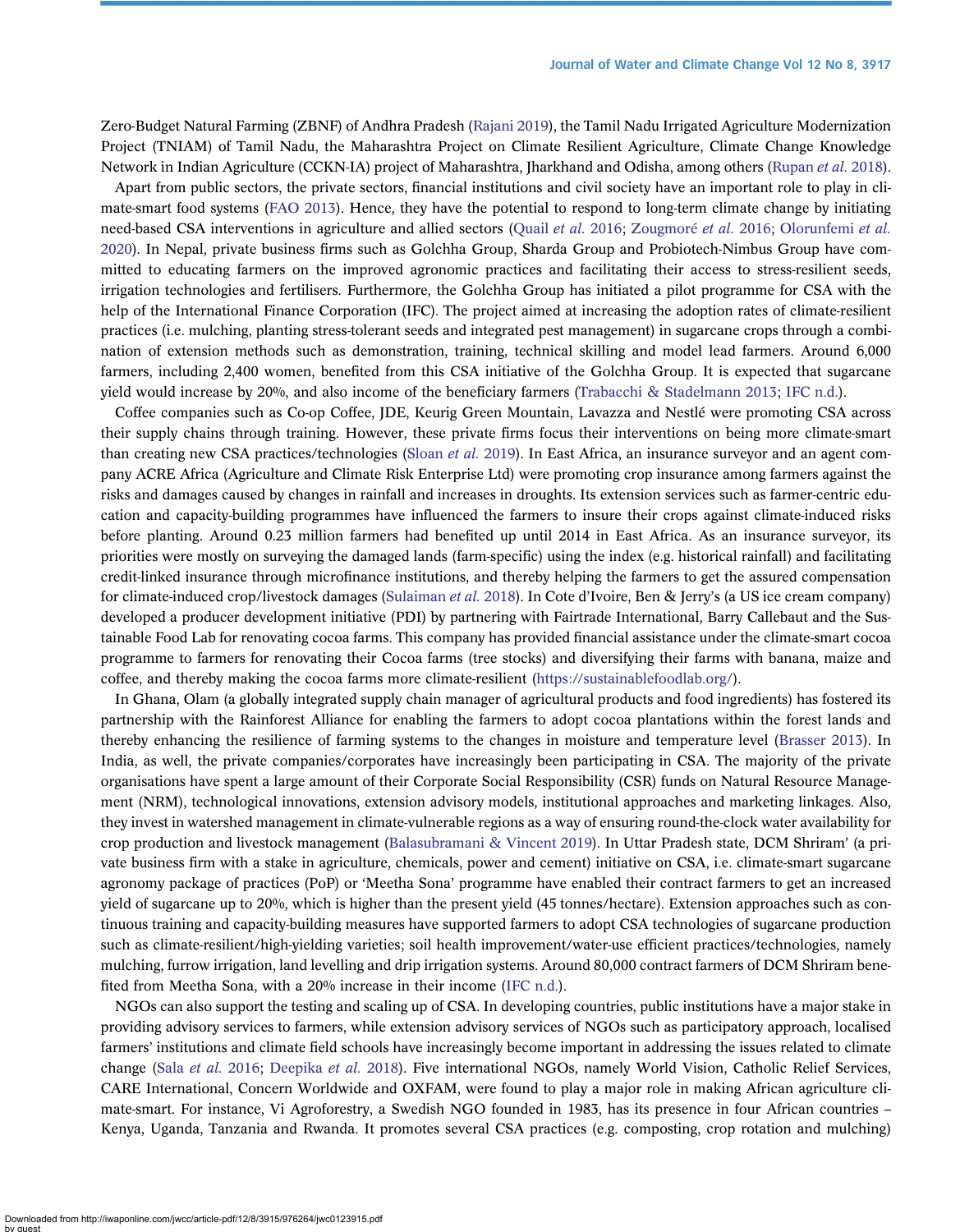and technologies (tree planting along with soil erosion control structures) among farmers (especially small farmers) in these four countries. The farmers' group capacity development approach was its major extension strategy for promoting CSA. The Kenya Agricultural Carbon Project (KACP) implemented by Vi Agroforestry seeks to enhance the soil organic matter, improve soil water retention, enhance the nutrient supply, as well as sustain biodiversity through community-level agroforestry. This project has benefited about 60,000 farmers on 45,000 ha in Kenya since 2008. Similarly, the Environmental Conservation Trust of Uganda (ECOTRUST), an NGO in Uganda, trained the farmers in 'on-farm' tree planting under Plan Vivo system with its major CSA project 'trees for global benefits' (TFGB). Around 400 farmers were involved in this project, and they have planted about 35,000 trees to date. As a result, around 25,000 tons of  $CO<sub>2</sub>$  is expected to be sequestered over the 20-year agreement period ([World Bank 2014;](#page-16-0) [Shames](#page-16-0) et al. 2016; [Hughes](#page-15-0) et al. 2020). In India, several NGOs are working towards CSA. For example, CECOEDECON, an NGO from Rajasthan, has been promoting community-based CSA and aims at promoting water-smart practices such as the construction of bunds, gully plugs, digging feeder channels and deepening wells. These water-conserving sustainable practices have ensured the year-round availability of water for farming, fisheries and livestock. In Anantapur district (Andhra Pradesh), the NGO – Center for Sustainable Agriculture (CSA) – has been promoting farmer-centric CSA practices and technologies such as the production of bio-pesticide, the conservation of seeds from traditional varieties and the installation of vermicompost facilities. These CSA interventions have the potential to reduce input costs and therefore minimise the farmers' vulnerability to external risks posed by climate change [\(Pande &](#page-15-0) [Akermann 2009](#page-15-0)). However, scaling up of CSA technologies/practices is dependent on conducive policies and efficient institutional actions, which will help the multi-stakeholders to establish responsibilities in upscaling the CSA technologies and minimise the challenges and constraints faced by farmers in the adoption of CSA interventions that not only have the resi-lience to climate change but also have co-benefits for social, economic and environmental sustainability [\(Westermann](#page-16-0) et al. [2015](#page-16-0); [Winter](#page-16-0) et al. 2017; [Makate 2019](#page-15-0)).

## Challenges and limitations

Some challenges faced during the research study were difficulties in the identification of the right stakeholders who were promoting CSA, their technologies and services related to CSA. Also, the project village or areas of each identified stakeholder were located in different geographies, which has posed challenges in travelling to and fro for the observation of stakeholders' project locations. However, after a thorough discussion with the extension officers of Anantapur district and reviews of secondary data, the stakeholders were identified, and their CSA interventions were ascertained through focus group discussions and secondary data such as magazines and other publications. Furthermore, the present study focused only on the CSA interventions promoted by two public sectors and two NGOs, and there is a wider scope for identifying more stakeholders, e.g. private sector, FPOs and entrepreneurs, and assessing their extent of involvement in the promotion of CSA and prioritisation. Furthermore, the study collected information only from the beneficiary farmers. Future studies may consider non-beneficiary farmers in the same geographic area to compare and contrast the benefits.

#### Study objectives

The major objective of the present study is to understand the important CSA technologies, practices and services promoted by the four agricultural stakeholders, namely public sectors: (i) KVK; (ii) the Department of Agriculture; NGOs such as (iii) Accion Fraterna Ecology Centre and (iv) Adarsha Rural Development and Training Society. The second objective is to assess and understand the major extension approaches adopted by these stakeholders for promoting CSA. Thirdly, to assess the benefits of CSA promoted by them at the farmer level in terms of resilience (increase in productivity and income) and adaptation to droughts.

# Reasons for selecting four stakeholders

There were several agricultural stakeholders who were promoting CSA in Anantapur district, as it is highly vulnerable to climate change risks, e.g. droughts. However, in the present study, it was decided to study the CSA interventions of two public organisations and two NGOs. The major reason was to understand the commonalities and differences in CSA implementation and extension strategies adopted by the public sector and NGOs in promoting CSA interventions. The major advantage of comparing the public sector's CSA priorities with NGOs is that the results will help the policymakers to assess the merits, scope and limitations of public and NGOs in the implementation of CSA and formulate appropriate policy frameworks to foster convergence.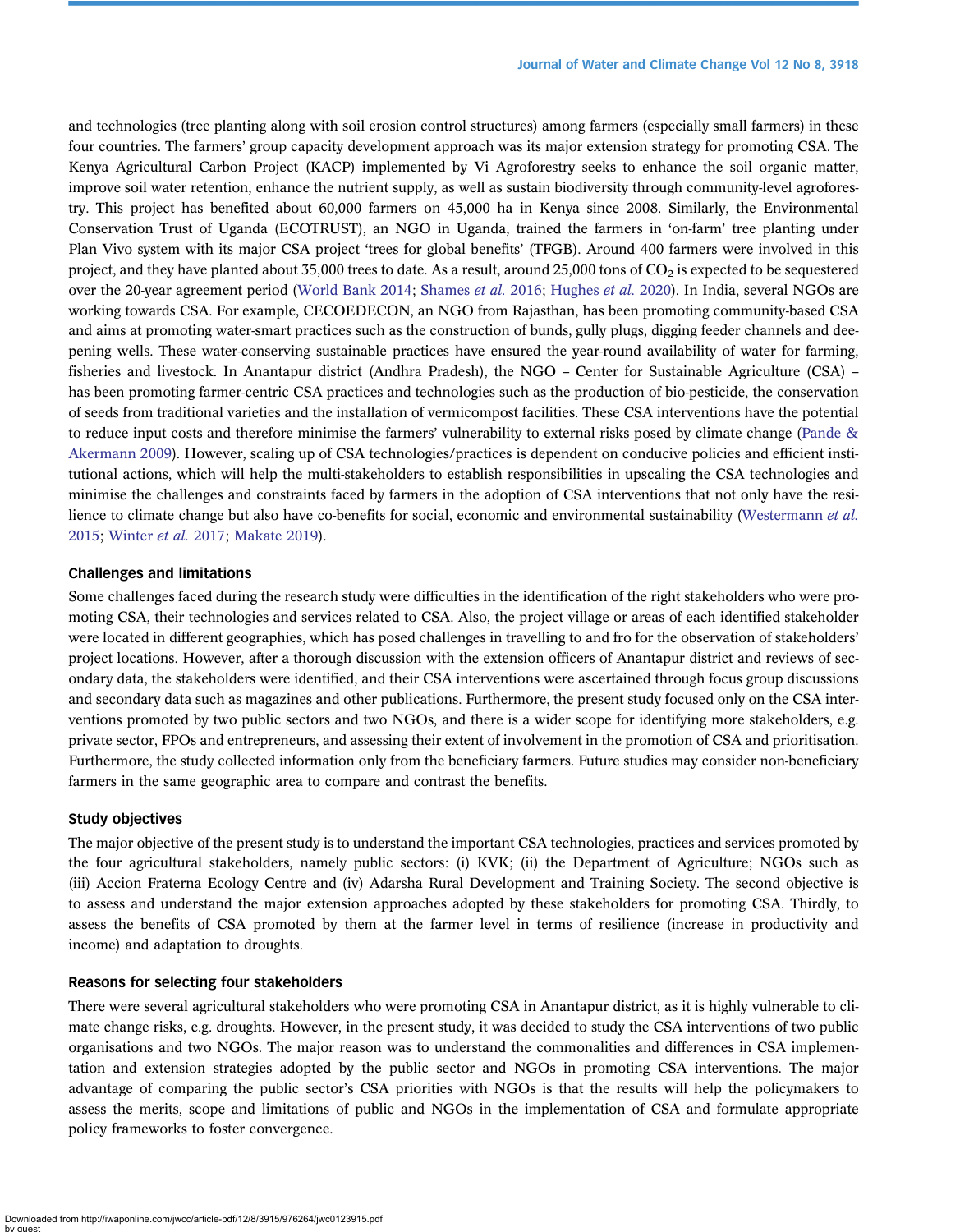However, there are a good number of alternatives that can also be adopted. For example, the future study may identify a few more stakeholders such as panchayat raj, private sector, Farmer Producers Organisations (FPOs), entrepreneurs and Self Help Groups (SHGs), and this will further help in understanding the CSA priorities of each stakeholder in a particular geographical location. Also, a few research studies may be taken up to compare and contrast the CSA interventions of public and private sectors, private and NGOs, NGOs and FPOs, and SHGs and FPOs.

The present study assesses the seven CSA interventions promoted by the four identified stakeholders in terms of their adaptation to droughts, influence on productivity and income level of farmers. The most important advantage of selecting these three criteria such as productivity, income and adaptation is that they serve as the basis for measuring the impact clearly at the farmer level. However, there is also a possibility of measuring the CSA technologies' potential on the mitigation GHG emissions, water conservation and carbon sequestration. Future studies may include more criteria to holistically study the impact.

# **METHODOLOGY**

### Study zone – an overview

India is exposed to various climate variabilities such as warming, droughts, floods, cyclones, heatwaves and cold waves. Among them, drought is causing huge crop and livestock losses. Out of 30 states and nine Union Territories, only 10 states have 50% resilient areas. Out of 634 districts, only 241 districts (38%) were found to be resilient to dry conditions/ droughts ([Sharma & Goyal 2018\)](#page-16-0).

#### Background for selecting Anantapur district

A total of 121 districts are considered to be climate-vulnerable in India. Of which, five districts, namely Anantapur, Chittoor, Kurnool, Srikakulam and West Godavari, are located in Andhra Pradesh state. Particularly, Anantapur district is categorised under high/very high vulnerability to climate change due to the frequent occurrence of droughts. For example, almost 51 out of 63 mandals are extremely resource-deprived due to arid conditions. (Mandals are the administrative units in Andhra Pradesh.) Three to four mandals form a taluk. A taluk is an administrative unit for taxation purposes, and it comprises a minimum of four to five mandals and a few taluks from a district. According to the NICRA contingency plan, the district is grouped under the 'scarce rainfall' zone in Andhra Pradesh with an annual rainfall of 560 mm ([NICRA n.d.](#page-15-0)). Anantapur farmers perceived that the occurrence of droughts has increased (both in frequency and intensity), and also decreased in sea-sonal rainfall, untimely rains, hotter days and nights ([Andhra Pradesh 2016;](#page-14-0) Rao *et al.* [2017\)](#page-16-0). Also, there are many districts in India that are drought-affected. Besides, within Andhra Pradesh state, Chittoor, Kurnool, YSR Kadapa, Prakasham, etc. are drought-affected districts [\(GoAP 2018\)](#page-15-0). Therefore, future studies may also be taken up in these areas to identify various stakeholders working on CSA, their CSA prioritisation and how they affect the farming community.

#### District profile

The district has 63 mandals and 952 villages with a population of 4.08 million (2.06 million are male and 2.01 million are female). Almost 72% of its population (2.95 million) are living in rural areas, and the remaining 1.14 million (28.09%) are living in urban areas. It has 0.41 million farmers (20.30% of the total population) and 0.87 million agricultural labourers, i.e. 43.20% of the total population [\(Census of India 2011\)](#page-15-0).

# Agricultural profile

Around 69% of the farmers are smallholders in Anantapur [\(Andhra Pradesh 2016\)](#page-14-0). Groundnut is continued to be the major crop, while pulses (Bengal gram and red gram), sunflower, sorghum and maize account for a considerable share in the total cultivated crops. The net sown area accounts for 58% of the total geographical area (i.e. out of 19.13 million ha, 11.1 million ha are under agriculture). However, three-fourths (75%) of the net sown area are under rainfed agriculture [\(Gopinath](#page-15-0) et al. [2013\)](#page-15-0).

# Study areas

A total of four villages were selected from the project sites of stakeholders, i.e. one village from each stakeholder. (i) Peravalli, the adopted village of KVK-Reddipalli, (ii) Kalyandurg, the project site of the Department of Agriculture, (iii) Pampanur, project area of Accion Fraterna Ecology Centre and (iv) Kodikonda, project area of Adarsha Rural Development and Training Society (ARDTS; [Figure 1](#page-5-0)).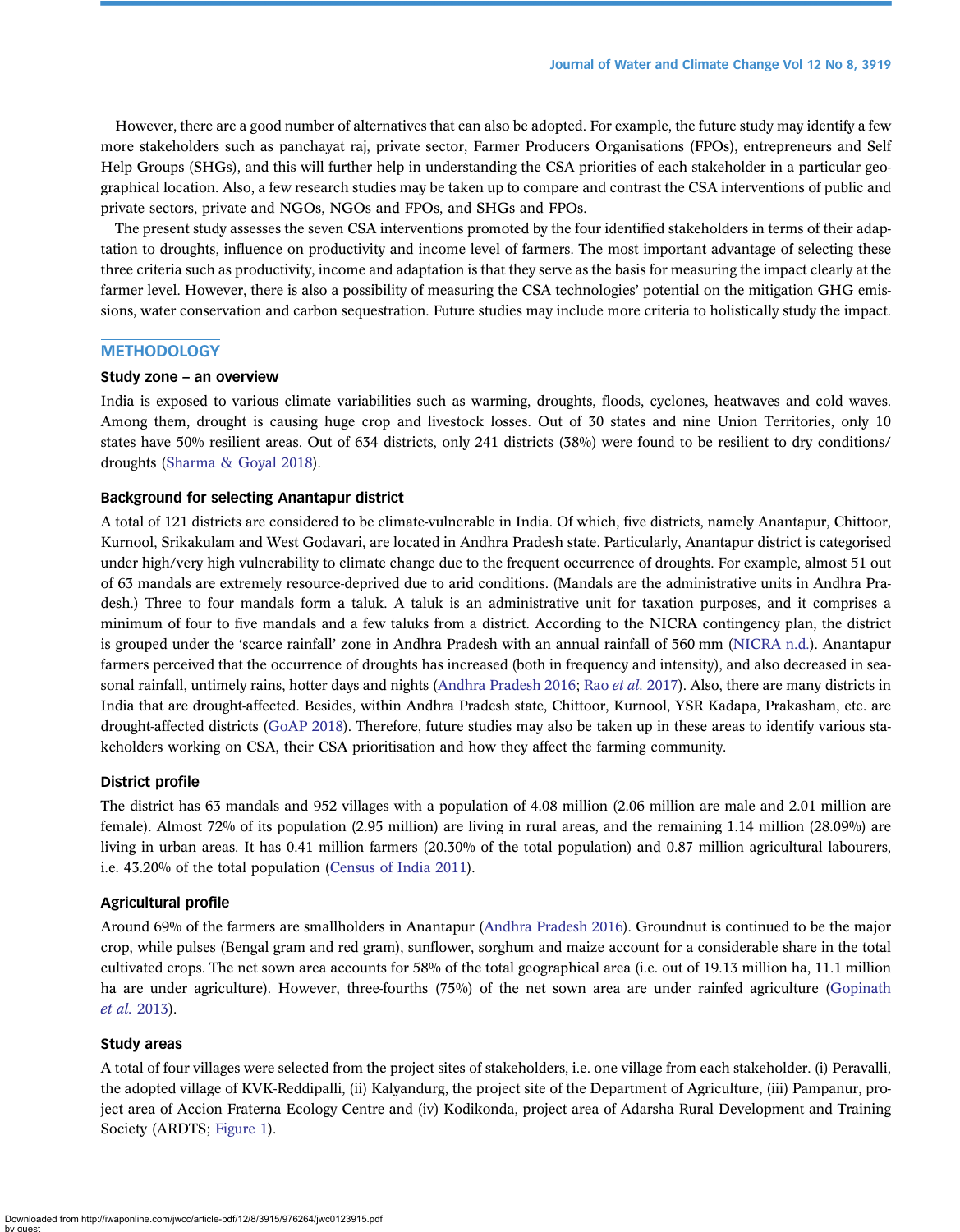<span id="page-5-0"></span>

**Figure 1** | Study areas. Source: Map of India.

#### Study method

A case study research method was followed to assess and understand the CSA interventions promoted by the four stakeholders: KVK, the Department of Agriculture – public organisations, Accion Fraterna Ecology Centre (AFEC) and ARDTS-NGOs. The major reason for opting for a case study research method was to understand the in-depth information about CSA-related activities of each stakeholder. Furthermore, the case study method is a useful research methodology for interaction and to collect data extensively. Moreover, the research methods such as experimental, non-experimental and non-interactive or analytical were not selected, as the present study did not include any experimentation nor analysis of content that were already published by the identified stakeholders. However, mixed methodologies such as explanatory and exploratory may be adopted as an alternative to the case study method. Both explanatory and exploratory methodologies will help in collecting both quantitative and qualitative data from responders/stakeholders.

# Sampling method and sample size

A total of 30 beneficiary farmers were selected purposively from the aforementioned project areas: 8 farmers were selected from Peravalli (Beneficiaries of KVK), 10 farmers from Kalyandurg (Beneficiaries of Department of Agriculture), 7 farmers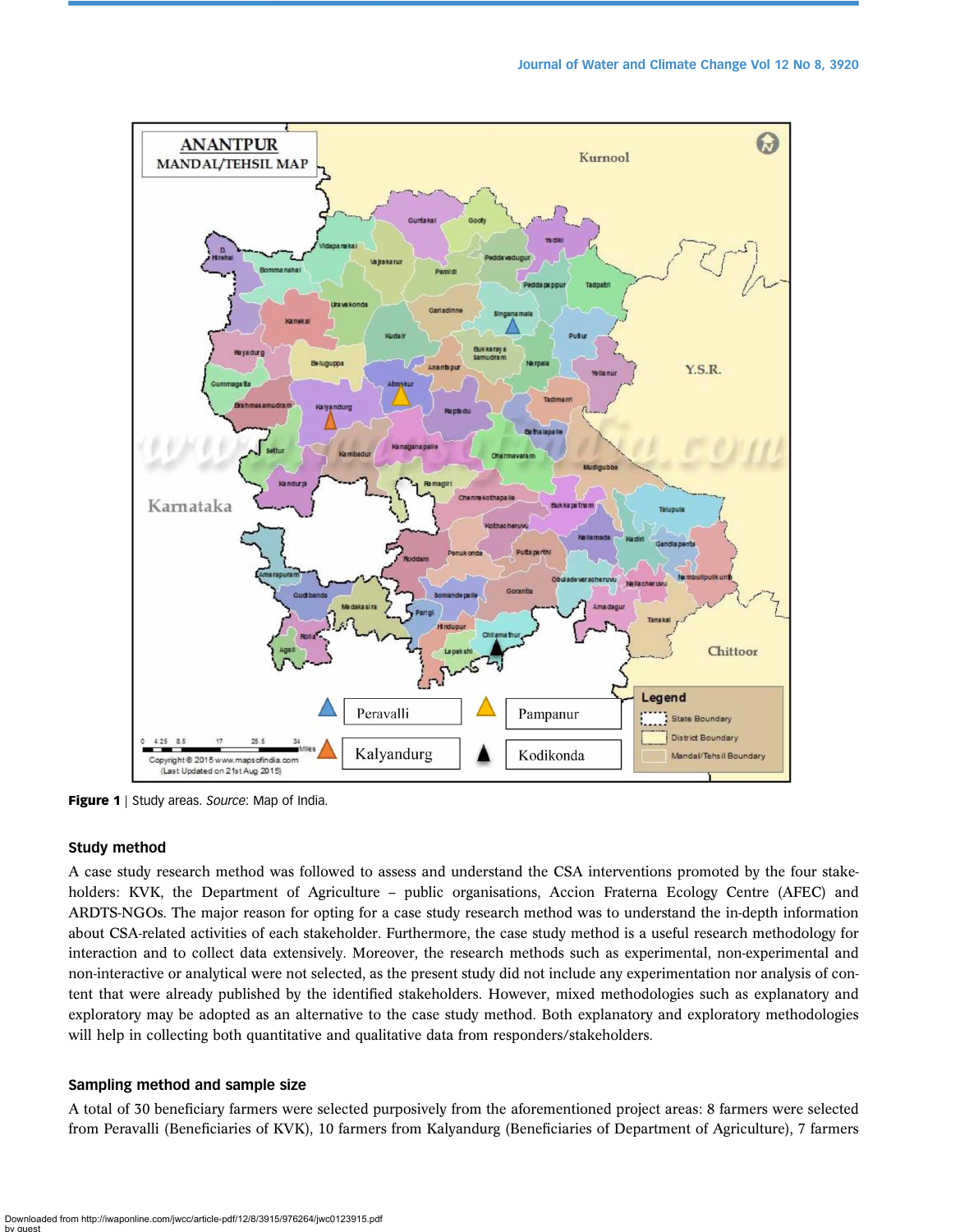from Pampanur (Beneficiaries of AFEC) and 5 farmers from Kodikonda (Beneficiaries of ARDTS). These farmers were selected purposively because the identified farmers had adopted the CSA interventions on a larger scale promoted by the stakeholders. Furthermore, they have become innovative farmers for the stakeholders, and the fields of these farmers have now become model CSA farms for neighbouring farmers.

The present study was aimed at understanding the extent of involvement of the four identified stakeholders in the promotion of CSA interventions. Therefore, importance was given to assessing CSA interventions of the stakeholders on a case basis. However, to know the impact of the promoted CSA interventions at the farmer level, a small sample size of beneficiary farmers of the four stakeholders was selected. Also, selecting more beneficiary will provide the same results due to the adoption of similar CSA technologies by the beneficiaries. Hence, the sample size was restricted to 30. Therefore, the sample size of 30 beneficiary farmers was adequate. However, there is a possibility of selecting more project areas/villages with more sample size in future studies. This will provide scope for justifying the impact at a larger level. Moreover, the important advantage of adopting the purposive sampling method was that it helped in selecting the right beneficiary farmers for the study. This has further helped with attaining the desired results. However, the sampling methods such as random sampling may be adopted in a larger area to ascertain the extent to which the number of farmers adopted CSA interventions. Also, both beneficiary and non-beneficiary farmers may be selected to assess the difference between both of them in the adoption of CSA technology, factors that influence adoption, the difference in productivity, resilience capacity and adaptation to droughts.

#### Collection of secondary data

The secondary data related to CSA interventions of the stakeholders, their project areas, extension approaches, beneficiaries, funding sources and partner organisations were collected from the annual reports and magazines published by the selected stakeholders. The extension approaches refer to methods and strategies adopted by the stakeholders to promote CSA interventions. The most important extension approaches were village-level community institutions, expert to farmer interaction, on-farm demonstrations, ICTs, etc. The project areas are the cluster of villages (one or two villages) wherein the CSA interventions are implemented by the stakeholders. For example, KVK has 3 project sites, Accion Fraterna has 234 project sites, Adarsha has 2 project sites and the Department of Agriculture has more than 50 sites. The collected secondary data were used for the preparation of a semi-structured interview schedule (Tables 1 and [2](#page-7-0)) to collect the relevant primary data from the stakeholders and beneficiary farmers.

Table 1 | Semi-structured interview schedule used while collecting data from stakeholders

| S.No. | Questions                                                                                                                                                         | <b>Response</b> |
|-------|-------------------------------------------------------------------------------------------------------------------------------------------------------------------|-----------------|
| 1.    | Please enlist major climate change risks observed by your organisation in the Anantapur district                                                                  |                 |
| 2.    | Major CSA technologies, practices and services promoted by your organisation to overcome the identified climate change<br>risks                                   |                 |
| 3.    | Enlist the villages/areas/project areas while promoting                                                                                                           |                 |
| 4.    | What is the priority area of your organisation concerning CSA interventions (technology, practices and services) and why                                          |                 |
| 5.    | Enlist the major CSA technology/practice/service promoted by your organisation and the extent of its adoption                                                     |                 |
| 6.    | Please provide details and factors that led to the prioritisation of some CSA technologies/practices/services over other                                          |                 |
| 7.    | Enlist the major extension approach followed by your organisation in promoting CSA technologies/practices/services                                                |                 |
| 8.    | Enlist the major impact at the farmer level in terms of resilience of promoted CSA technology/practice/service to<br>drought, increase in productivity and income |                 |
| 9.    | Is there any convergence or partnership made with other stakeholders to implement CSA technologies/practices/services                                             |                 |
| 10.   | Is there any funding support to your organisation in promoting CSA technologies/practices/services                                                                |                 |
| 11.   | If, yes, please provide details of the funding partners and how they influence your CSA prioritisation                                                            |                 |
| 12.   | Major challenges faced by your organisation in promoting CSA                                                                                                      |                 |
| 13.   | Others if any                                                                                                                                                     |                 |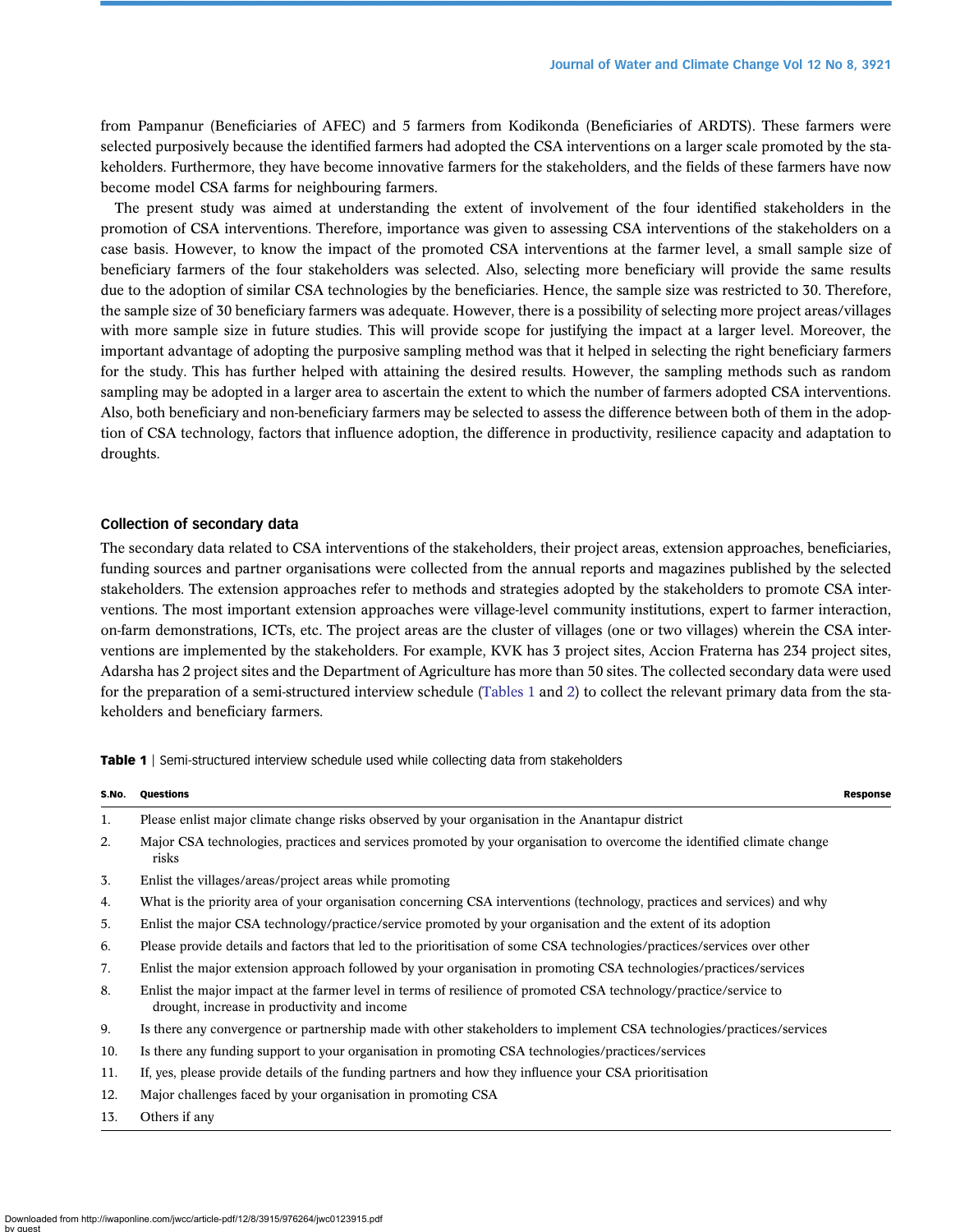|     | S.No. Questions                                                                                                                                                                                    | Response |
|-----|----------------------------------------------------------------------------------------------------------------------------------------------------------------------------------------------------|----------|
| 1.  | Enlist the CSA technologies/practices/services adopted by you                                                                                                                                      |          |
| 2.  | What is your observation of the adopted CSA technology/practice/service to overcome drought or other climate change<br>risks                                                                       |          |
| 3.  | What is the difference in income level compared to the previous technology/practice observed by you due to the<br>adoption of the particular CSA technologies/practices/services                   |          |
| 4.  | What is the difference in the productivity of crops/soil compared to the previous technology/practice observed by you<br>due to the adoption of the particular CSA technologies/practices/services |          |
| 5.  | Is the CSA technology available to you?                                                                                                                                                            |          |
| 6.  | If yes, enlist where it is available                                                                                                                                                               |          |
| 7.  | Is the CSA technology affordable to you                                                                                                                                                            |          |
| 8.  | Enlist other factors that led to the adoption of the particular CSA technologies/practices/services                                                                                                |          |
| 9.  | Major challenges faced by you in promoting CSA technologies/practices/services                                                                                                                     |          |
| 10. | Others if any                                                                                                                                                                                      |          |
|     |                                                                                                                                                                                                    |          |

<span id="page-7-0"></span>Table 2 | Semi-structured interview schedule used while collecting data from farmers

# Collection of primary data

The primary data related to CSA technologies, practices and services adopted by farmers as well as their extent of influence on productivity, income and resilience to drought were collected. Also, information such as enabling extension services and factors that influenced the farmers towards the adoption of CSA interventions were collected.

### Data collection methods

A total of four focus group discussions were conducted, one with each stakeholder for collecting the major CSA interventions, extension approaches, CSA funding support, partnership, level of convergence, project areas and beneficiary farmers. An inperson interview was also conducted to collect the data from farmers on the extent of adoption of CSA interventions, their impacts on productivity, income and resilience to droughts. During the interview, the data on the above variables were collected using the semi-structured interview schedule consisting of open-ended questions. Also, adopting focus group discussion and in-person interviews has given a relative advantage over other data collection methods. For example, focus group discussion has helped in understanding the different CSA interventions of all four stakeholders in general, and in-person interviews have facilitated understanding of the detailed impact of each CSA intervention at the farmer level. However, there is a possibility of using an ethnographic survey, key informant interview and structured questionnaire for collecting data. These data collection methods will also facilitate arriving at desired results. However, the data collection method like structured questionnaire needs to be standardised before using it for field surveys, as it provides a limited scope for interaction with the respondents. Furthermore, the semi-structured interview schedule was used, since it would help in extrapolating more data from the responders and constructing more questions based on the interaction with the respondents. The conflicting responses of farmers related to the availability of irrigation water, bore wells and extension support services were resolved by triangulating the responses with similar respondents and also with stakeholders.

# Analysis of data

There is no particular software used for analysing data. The qualitative data were assessed based on the study objectives and grouped under each cofactor. Also, the quantitative data collected from farmers on increase in productivity, water table and income level were enumerated and elucidated under a relevant cofactor listed in results and discussion.

# RESULTS AND DISCUSSION

Several CSA technologies and practices (hereafter CSA technologies and practices will be referred to as CSA interventions) have been promoted by KVK-Reddipalli, Department of Agriculture, Accion Fraterna Ecology Centre and ARDTS. The CSA interventions of these four stakeholders and their impacts on productivity, income and resilience at the farmer level were studied and discussed. Hereafter, Accion Fraterna Ecology Centre will be referred to as Accion and ARDTS as Adarsha.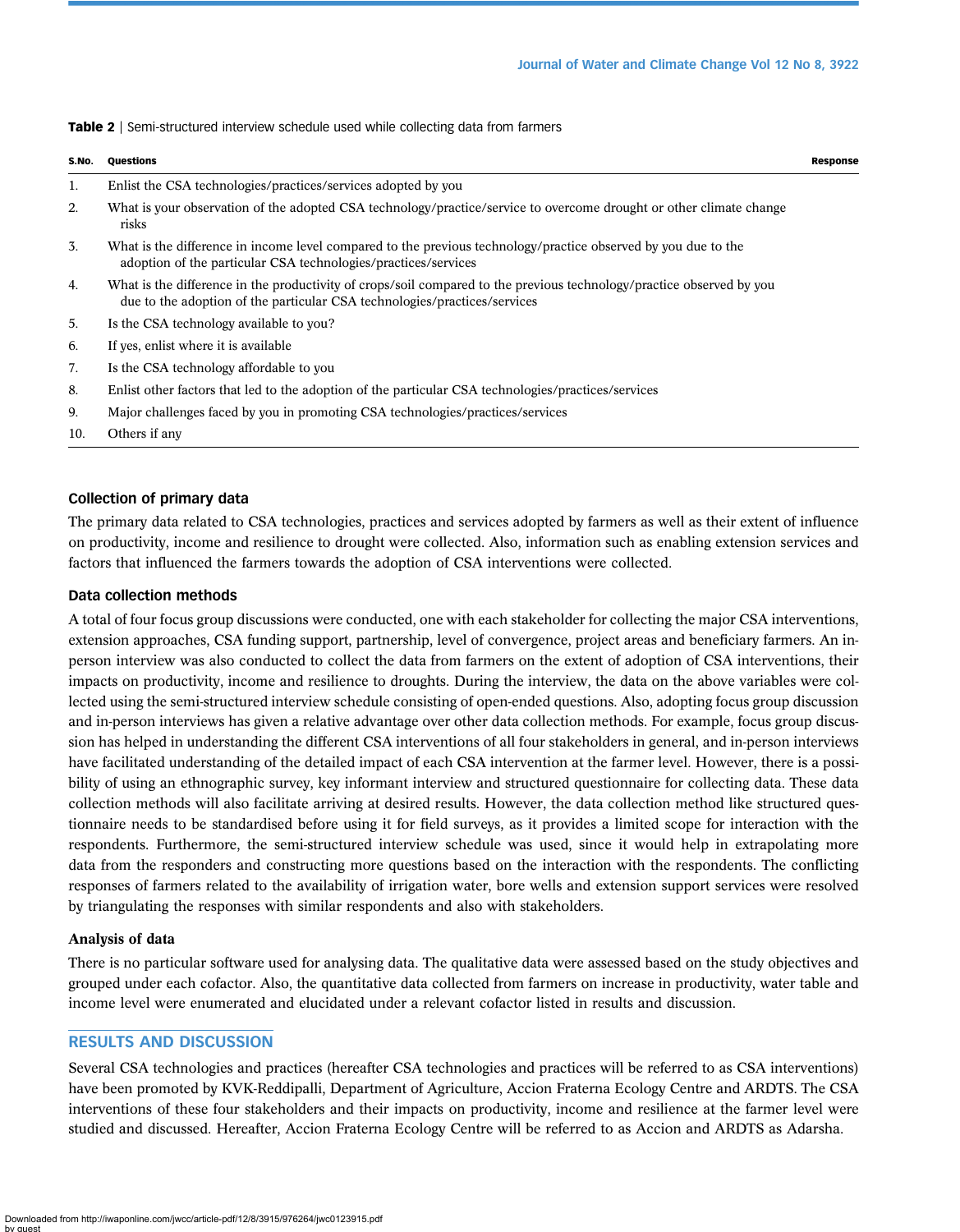Also, the results of the study are presented in the CSA intervention or thematic areas of CSA such as seed smart and variety smart rather than stakeholder-wise. For example, in Figure 2, the KVK's CSA interventions were referred to as the promotion of field crops, soil health cards (SHC), watersheds and ICT approaches. However, they were not presented under KVK's interventions, rather their CSA interventions related to CSA and their extension approaches were presented under the specific thematic areas where their CSA interventions suit. This helps in understanding the CSA interventions of all the four stakeholders in a thematic sense and to assess the level of their involvement in terms of promotion and non-promotion of the particular CSA interventions. This will further help in understanding the reasons and factors behind the promotion or non-promotion of a particular CSA intervention by the selected stakeholders.

# Seed smart

Seed being the core element in agriculture, its resilience is key to the adaptation. In Laos, improved rice varieties and seed systems emerged as the most promising CSA intervention. Ideally, seeds used by farmers should (i) be a DT rice variety and (ii) have better quality in terms of seed vigour and purity ([Wassmann](#page-16-0) *et al.* 2019). In Nepal, the use of improved seeds was one of the major CSA interventions ([Paudel](#page-15-0) *et al.* 2017). In the present study also, stakeholders were promoting improved seeds as an adaptation measure. For example, KVK at Reddipalli has demonstrated Climate-Smart Seed Management (CSSM) such as seed treatment with Pseudomonas firmis under the NICRA project at its adopted village – Peravalli, Singanamala Mandal in Anantapur. The services of students of the Rural Agriculture Work Experience (RAWE) programme – Acharya N. G. Ranga Agricultural University (ANGRAU), Kurnool – were also instrumental in the demonstration. The scientists of KVK and farmers expressed that the groundnut and pulse seeds treated with P. firmis have shown a relatively higher adaptive capacity to a prolonged drought up to 15 days, also resistance against root grubs infestation. The beneficiary farmers also perceived that the treatments of seeds of groundnut, red gram and green gram with P. firmis have helped reduce the number of fertiliser applications, the number of sprays, cost of inputs and save the number of man-days. To date, around seven farmers have adopted seed treatment and expressed that they were able to save about \$20.07–\$26.76 per acre. However, the NGOs, Accion and Adarsha did not prioritise the promotion of seed treatment. This is due to KVK-Reddipalli being the implementing partner of the NICRA project of the ICAR, for which it received sufficient funds for both production and promotion of P. firmis. Therefore, there is a need for fostering convergence between KVK and NGOs to promote seed treatment at scale by providing knowledge, technical and funding support.

# Variety smart

Extension stakeholders across the globe are involved in screening and introducing location-specific varieties to address the risks of climate change and enhance productivity. Both KVK and Accion have been popularising climate-smart varieties (CSV) in



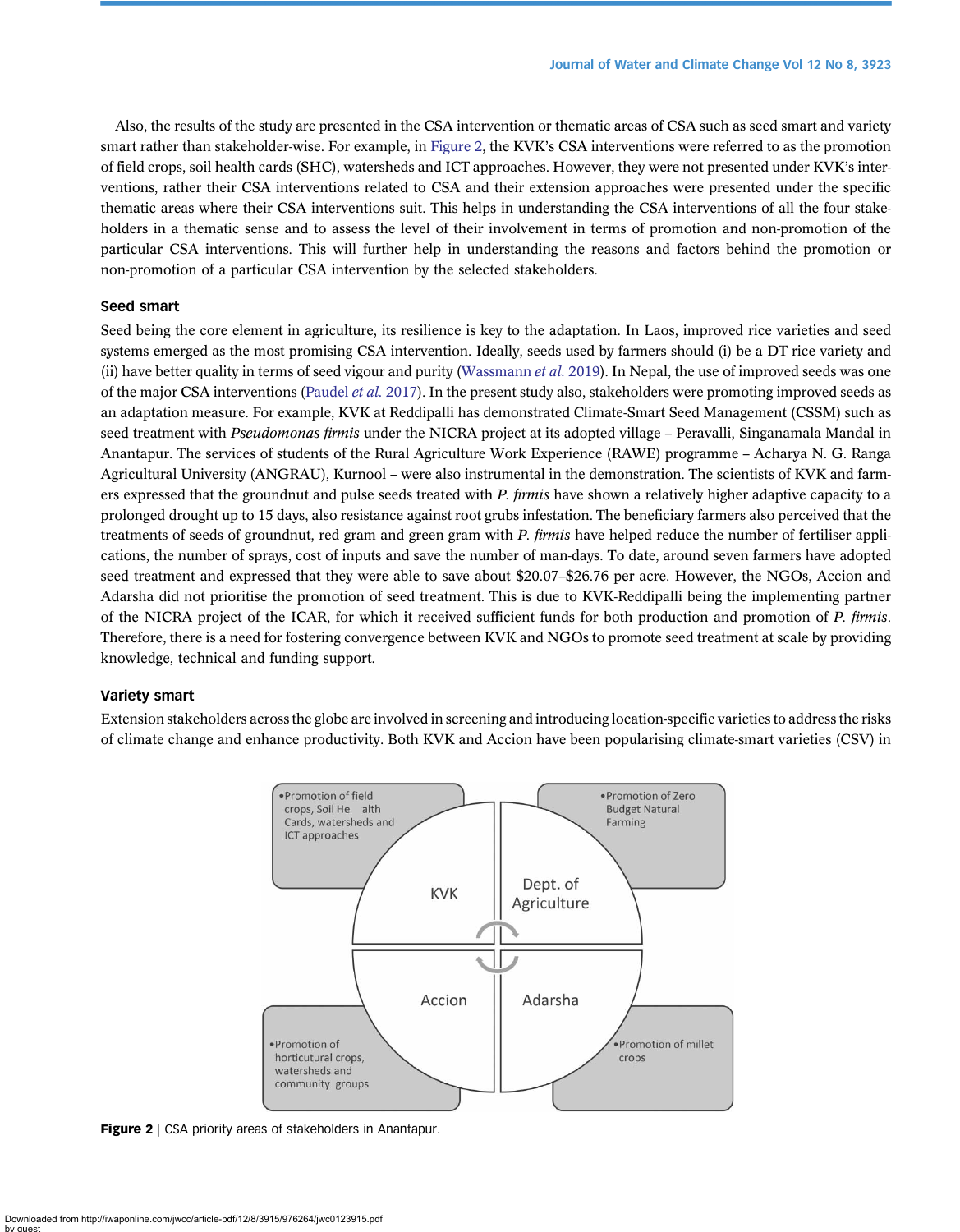their project areas. KVK has demonstrated a number of groundnut varieties under the NICRA in Peravalli to enhance the adaptability of farms to droughts. Among them, varieties such as K-6 (drought resistant), K-9 (drought resistant and high oil content (53%)) and Dharani (DT and drought resistant to groundnut leaf spot disease) were significant. The scientists at KVK expressed that both K-6 and K-9 have more tolerance against droughts. Also, K-6 has slightly more potential to withstand even reduced moisture conditions due to delayed monsoon. Dharani yields better with 525 kg/ha than K-6 (478 kg/ha), besides being tolerant against drought and leaf spot disease. Dharani variety is the latest breakthrough in groundnut against the recurring droughts. Farmers who adopted Dharani in Peravalli were able to generate an income of about \$87.88 per hectare as against \$50.51 per hectare from K-6. KVK has also been promoting DT red gram varieties such as LRG – 41 and PRG – 151 and a DT castor variety PCH-111. The findings showed that the KVK's extension approaches were skewed towards the popularisation of field crop varieties (mostly groundnut varieties). Conversely, the extension approaches of Accion were aimed at the promotion of CSV of horticultural crops, while not neglecting field crops. Accion has promoted the Benishan mango variety in its 230 project villages spread around eight mandals (Atmakuru, Kudair, Raptadu, Dharmavaram, Kalyandurgam, Beluguppa, Settur and Kundurpi). The extension functionaries perceived that farmers growing Benishan were able to overcome the risks of prolonged droughts and fetch high income. For instance, Mr Kollana (a beneficiary farmer) at Pampanur village (Atmakur Mandal) has adopted mango var. Benishan in place of groundnut. He expressed that his half-acre vields about 1,000 kg of mango every season and fetches him about \$200.74 at \$0.20 per kg. The price would go as high as \$0.40 per kg based on market demand. He irrigates his orchard with the help of a pitcher irrigation system (traditional CSA practice). The farm pond (constructed by Accion in his orchard) was his major source of irrigation.

KVK and Accion have different extension approaches in promoting CSV. Accion aims to break the mono-cropping pattern of groundnut by encouraging farmers to integrate horticulture with field crops (groundnut or/and pulses) or shift to horticultural crops. This enables the farmers to minimise the risk of droughts. Meanwhile KVK was promoting field crops due to its programme intervention (NICRA). Yet, both of them have shown greater success in minimising the effects of droughts on agriculture in their project areas, thereby helping farmers to gain remunerative income. The success of both KVK and Accion can be attributed to various factors such as their involvement in the assessment of climate vulnerability, screening the suitable varieties for drought, technical hand-holding and choosing the best-fit extension model for enhancing the adoption rates. Also, both of them have organised rigorous training, capacity-building programmes in their respective adopted villages/project areas to create awareness of CSA interventions. Besides, demonstration units were established in all the project areas by both of them. These have helped them to show the results of improved technology and practices and their impact on crop yield, income and drought resilience directly to farmers in their farm setting. Furthermore, the demonstrated technologies and improved practices had more location specificity, which facilitated speedy adoption by farmers. Also, the regular field visits conducted by the stakeholders helped the farmers to adopt an appropriate PoP and suitable field operations in a timely manner. These extension services enabled the farmers to continue the adoption, helped them understand the latest technologies and minimise the risk of drought. Furthermore, Accion was able to cover more farmers than KVK due to its funding support from Brot für die Welt (Bread for the World, a German-based aid agency) and sufficient manpower at the field level. Accion has about 80 socio-technical organisers in its 230 project villages, whereas KVK has only five to six scientists and is responsible for implementing CSA, besides attending to their regular research and extension activities.

# Cropping pattern smart

The cropping pattern needs to be adjusted to suit the changing climate. Up until 2,000, 90% of the farmers in Anantapur had been growing groundnut; however, the farmers were diversifying the crops substantially due to the extension efforts of the public, private sectors and NGOs. The Department of Agriculture and KVK have long been promoting mixed/intercropping and integrated cropping/farming systems to cope with climate change. However, Accion has seen relatively higher success in bringing desirable changes among the farmers in the adoption of climate-smart cropping patterns. The most common cropping pattern promoted by Accion includes groundnut+castor+red gram (7:1), foxtail millet+red gram (7:1), etc. However, its main focus was on the popularisation of horticulture-based cropping patterns, for instance, horticulture+agriculture, i.e. horticultural crops (mango/tamarind/gooseberry/sapota, etc. or vegetables)+annual crops (pulses/millets/groundnut/bajra/ jowar/foxtail millet). This cropping pattern was adopted by around 1,520 farm families covering 5,775 acres in 230 Accion project villages.

Mr Vanurappa from Pampanur village (one of the beneficiaries of Accion) has shifted his cropping pattern from groundnut (2 acres total) to horticulture-based intercropping (Mango (1 acre)+ $1/2$  acre of tomato+ $1/2$  acre of chilli). This is mostly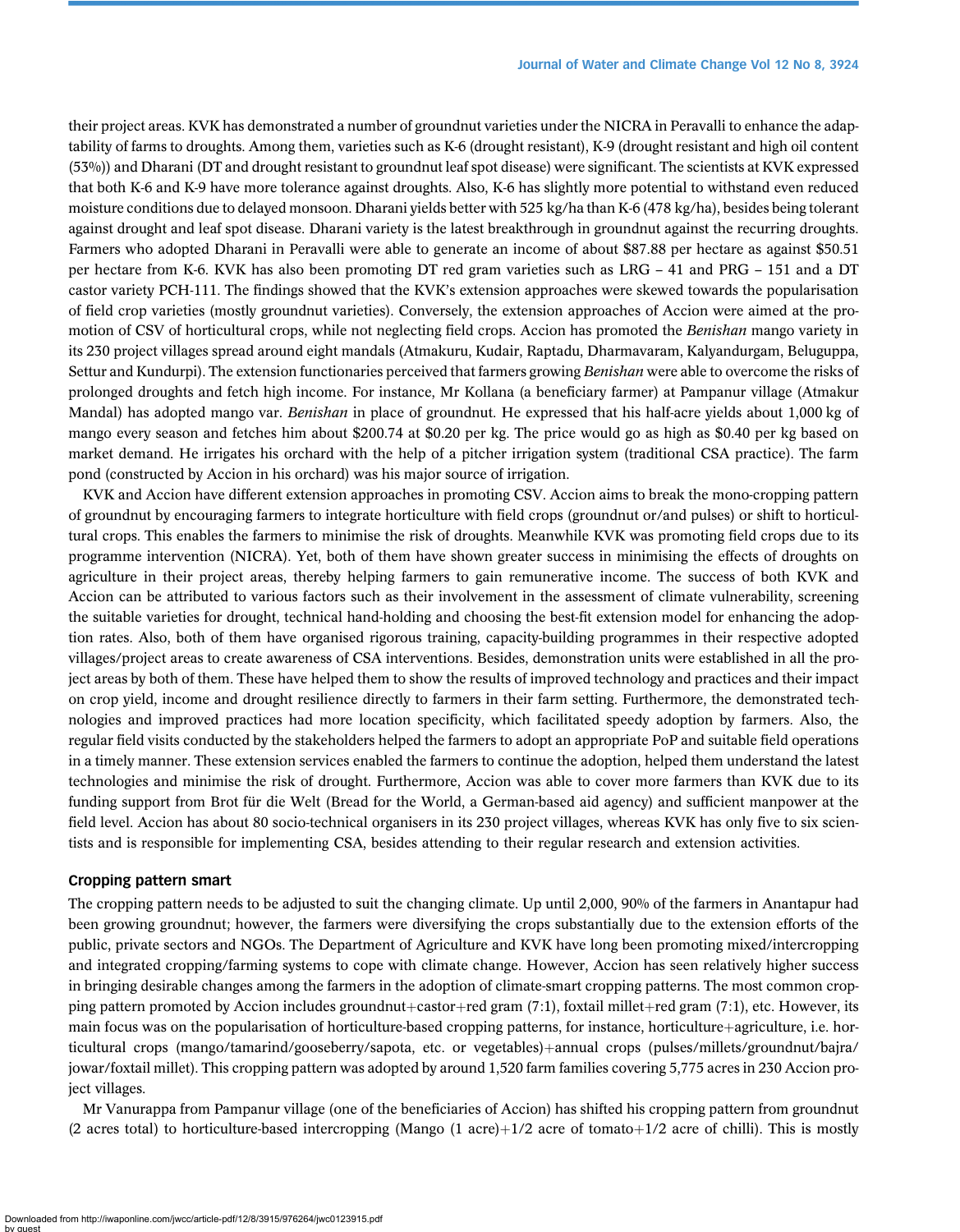because of Accion's incentive arrangements for quality seeds (saplings of mango), digging bore wells and power supply. Besides, he and his family members were involved in the total crop production practices starting from the field preparation to harvesting. Thus, he saves the labour cost of about \$133.82 per acre, and also sells the vegetables at farm gate price of \$0.40–0.54 per kg locally. Because of these combined CSA interventions, Mr Vanurappa's income level increased to 120– 135 USD per acre in a season from 40 USD per acre (which was otherwise his income from groundnut cultivation). Accion was able to popularise and demonstrate high-value horticultural crops at scale largely due to its collaboration with the line departments for supplying power and quality seeds. Similarly, the constant funding support from Brot für die Welt helps Accion to organise climate training and capacity-building programmes regularly.

On the other hand, NGO-Adarsha aimed at popularising millets as climate-smart crops against recurring droughts and increasing temperatures. Some of the millet crops promoted by Adarsha were kora (foxtail millet), samu (little millet), sajja (pearl millet), etc. It was observed from the stakeholder meeting that around 4,000 farmers in Kadiri and Hindupur mandals have switched their cropping patterns from groundnut to millets. Also, millet growers were linked to potential market agents by Adarsha for direct marketing. Thus, the buyback arrangement has helped the farmers to earn about USD 250– 270 per acre. However, unlike Accion, there were no major funding supporters for Adarsha. Also, it is an individual-based NGO, aiming to promote millet as a CSA intervention due to its low cost of production, high nutritive value and growing market demand. According to [Khatri-Chhetri](#page-15-0) et al.  $(2019)$ , the stakeholders' preference for low-cost CSA interventions was attributed to the investment capacity, availability of credit and risk aversion behaviour.

The results suggest that Accion and Adarsha being NGOs have the freedom to prioritise their CSA interventions. While for KVK, being the public scientific organisation, its priority areas of CSA were driven by the NICRA project. And therefore, the extension services of KVK aimed at promoting CSA interventions related to food crops/field crops, (mostly groundnut). This apart, the farmers in Anantapur have shown more interest in adopting groundnut-based CSA interventions in the absence of any substantial incentives for 'on and off farm resource augmentation'. It is mostly because 90% of the arable lands are still rainfed in Anantapur. Thus, farmers who were practising rainfed agriculture have rich experience in the cultivation of groundnut. However, the farmers were slowly diversifying their cropping pattern due to the extensive extension services of KVK, the department of agriculture, Accion and Adarsha. The major support services in diversifying crops might be attributed to the creation of watersheds and market linkages (off-farm support), farm ponds and provision of CSV (on-farm support). The farmers were not able to switch their crops from groundnut to horticultural crops if there had been no support services from stakeholders. Therefore, along with extension services, support services are essential to enable farmers to adapt to CSA.

#### Fertiliser smart

Smart fertilisers and their site-specific application are becoming an efficient CSA intervention with several co-benefits and potential to optimise productivity ([Khatri-Chhetri](#page-15-0) et al. 2017; [Calabi-Floody](#page-15-0) et al. 2018). The soil testing and the use of SHC can help increase the soil fertility profile, lowering the input cost and enhancing the overall farm production ([Patel](#page-15-0) et al. [2017\)](#page-15-0). The findings of the study illustrate that since 2015, KVK has been creating awareness among farmers in Peravalli village about soil test-based application of fertiliser. The scientists of KVK noted that around 60% (39) of the farmers (in Peravalli) have started applying fertilisers based on SHC reports. For instance, farmers like Mr Ramu (Peravalli village), a beneficiary farmer of KVK-NICRA, indicated that without knowing the fact that his field had a huge amount of potassium (K), he was applying a maximum quantity of DAP with the blind belief that it would enhance the productivity. It was only after the knowledge camps organised by KVK on SHC that he understood the nutrient composition of his field. Presently, he applies a specified quantity of urea, DAP and other fertilisers based on the reports of SHC. However, the NGOs-Accion and Adarsha did not promote SHC. The case illustrates that as KVK was the implementing partner of the NICRA project, and it was mandatory for KVK to promote SHC. Whereas NGOs have no such projects, but have different pathways for smart fertiliser. Also, the availability of a soil testing laboratory at KVK with skilled manpower has helped KVK to popularise SHC. Henceforth, there is a wide scope for the government to extend its financial support to the private sector and NGOs to establish soil testing labs, improve the capacity of manpower in soil sampling & analysis and promote SHC at scale.

Similarly, ZBNF introduced by the Government of Andhra Pradesh in 2016 as an alternative to chemical-based and capital intensive agriculture is reported to be an effective CSA intervention and also can increase the income of the farmers ([Rajani](#page-16-0) [2019;](#page-16-0) [Bharucha](#page-15-0) et al. 2020). The Department of Agriculture was mandated to promote ZBNF. The major extension approaches followed by the Department of Agriculture for the promotion of ZBNF were the creation of a cadre of resource pools such as Master Farmers, Cluster Resource Persons and Cluster Activists. These extension functionaries aim at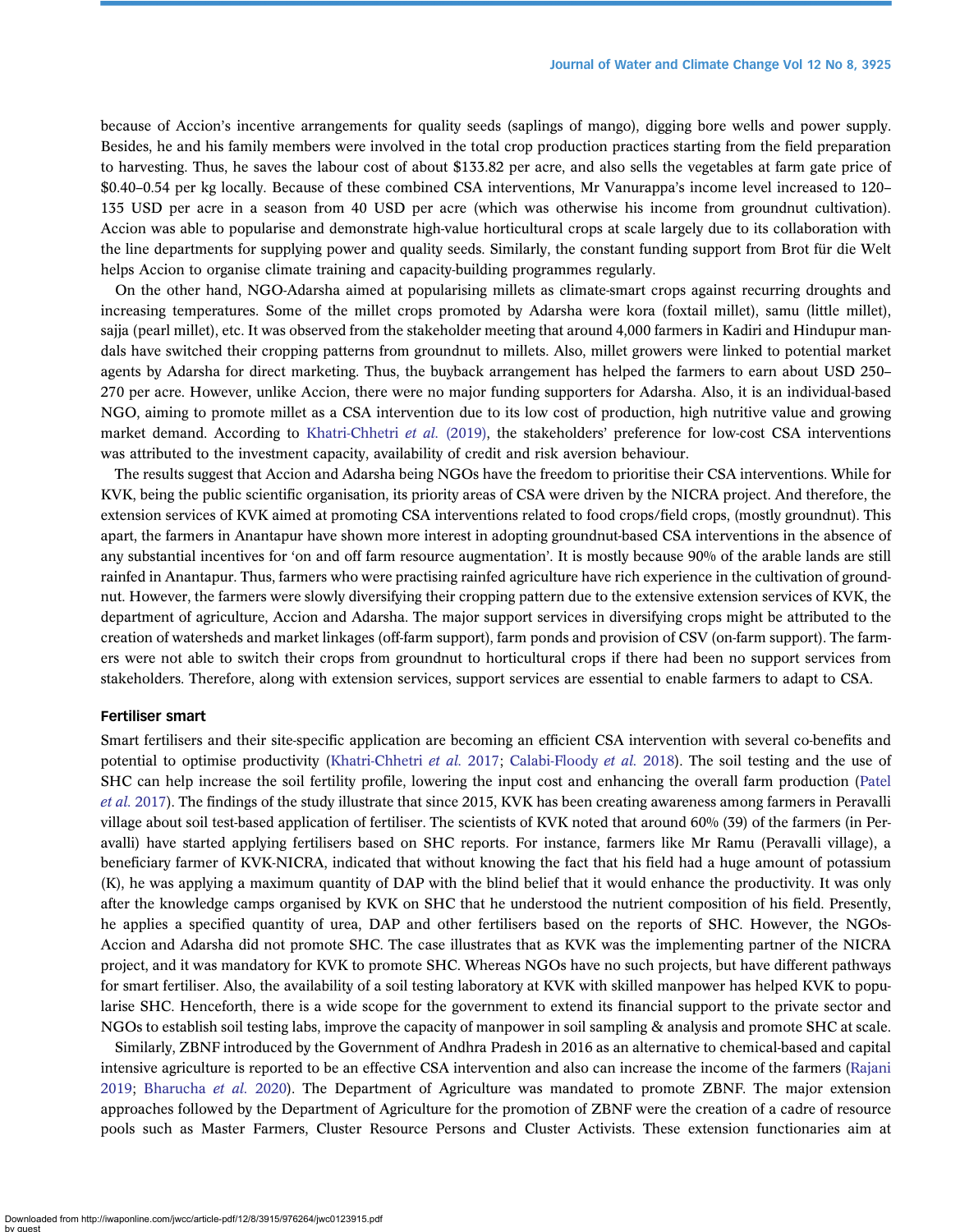increasing the awareness and knowledge of fellow farmers on ZBNF. The agriculture department has also collaborated with several NGOs (including Accion) to organise Farmer Field Schools to increase the adoption rate and promote ZBNF at scale. Extension workers implementing ZBNF in Kalyandurg village expressed that this CSA intervention has a substantial impact on the adaptation capacity of farm to droughts. Besides this, the beneficiary farmers of ZBNF expressed that there was a substantial increase in soil fertility and crop productivity. This CSA intervention is a typical example of the government intending to promote ZBNF as a sole CSA, while the other areas of CSA interventions receive comparatively less priority. Though ZBNF has the potential to meet all the three pillars of CSA (productivity, resilience and mitigation), the degree of its mitigation and adaptation to climate change varies from farm to farm. Henceforth, the public extension system has to focus on a wide range of CSA interventions by fostering partnerships with NGOs, the private sector, etc. in the implementation of CSA. They can also provide necessary funding support to NGOs, private sectors in organising farmer meetings, training and capacity-building programmes for scaling up ZBNF.

#### Water smart

Watershed development is an essential yardstick of rural development and natural resource management strategies in many countries [\(Kerr 2007](#page-15-0)). In India as well, both public and private sectors have invested in the development of watersheds to address the on-, off- and non-farm water-related problems. This study also reveals that both KVK and Accion have been involved in the creation and renovation of watersheds. KVK has promoted three check dams (the capacity of each check dam is 0.2 million litres) in Peravalli village through the NICRA project for augmenting the water resources to ensure the availability of water for irrigation. Farmers from Peravalli village perceived that even one-fourth of filling during the rainy days has a groundwater recharge potential up to 15–20 inches. This leads to an increase in the water level of 23 bore wells in the village. Farmers further indicated that the check dams have increased the irrigation potential in crops like groundnut and pulses to an extent of two to four times in a cropping season. It was observed that the watersheds constructed by Accion at Muttala, B.M. Palli, Kuder, Battuvanipalli, Garudapuram and Mallipalli have enabled the farmers to diversify their farming systems (e.g. dairy farming, goat and sheep rearing) and enhance non-farm activities such as tailoring, basket weaving, garment making and engine repairs. Both KVK and Accion have a commonality and difference in the promotion of watersheds. The commonality is that both of them have sufficient funding support for constructing watersheds/check dams. KVK has received its funding support from the National Bank for Agriculture and Rural Development (NABARD), while Accion has received funds from multiple sources such as District Water Management Authority (DWMA), the Department of Rural Development and the NABARD. Thus, the fund was found to be the most common factor for both KVK and Accion to establish watersheds in their project areas.

The difference is that Accion has adopted a community approach for the maintenance of these watersheds. It has promoted 18 watershed development committees and seven rainfed cooperative societies. Conversely, KVK has no such organised/ formal groups for the maintenance of check dams, yet with little participation from the farming community, it maintains them whenever necessary. However, the watersheds of KVK and Accion were confined to their project areas or adopted villages. Therefore, the government may provide more funding support and incentives to promote watersheds at scale. Also, the other extension service providers may emulate the watershed maintenance committee promoted by Accion for efficient management of watersheds.

However, none of the selected stakeholders uses hydrological prediction modelling techniques to assess the droughts. They mostly rely on India Meteorological Department data for providing alerts to farmers along with contingency plans. However, the stakeholders may utilise the growing importance of hydrological modelling techniques for predicting the recurrent occurrence of drought and better plan their advisory services. Predicting drought can provide useful information which helps to reduce consequences resulting from drought [\(Shamshirband](#page-16-0) et al. 2020). A Gravity Recovery and Climate Experiment (GRACE)-based modulated water deficit (GRACE-MWD) process for drought monitoring under the modulated annual cycle (MAC) reference frame was used in southwest China. The drought predicting model has achieved a higher ratio of agreement with the standardised precipitation evapotranspiration index at a time scale of 3 months. GRACE-MWD data are less affected by seasonality from land-cover categories, which benefit from the MAC reference frame ([Zhao](#page-16-0) et al. [2018](#page-16-0)). Furthermore, the authors conclude that GRACE-MWD can be used across the globe for better prediction. Also, a study conducted in Iran by [Mohamadi](#page-15-0) et al. (2020) on hydrological modelling to predict drought indicated that the hybrid soft computing models gave a more reliable performance compared to the standalone multilayer perceptron, radial basis function neural network, adaptive neuro-fuzzy interface system (ANFIS) and support vector machine models. Furthermore, the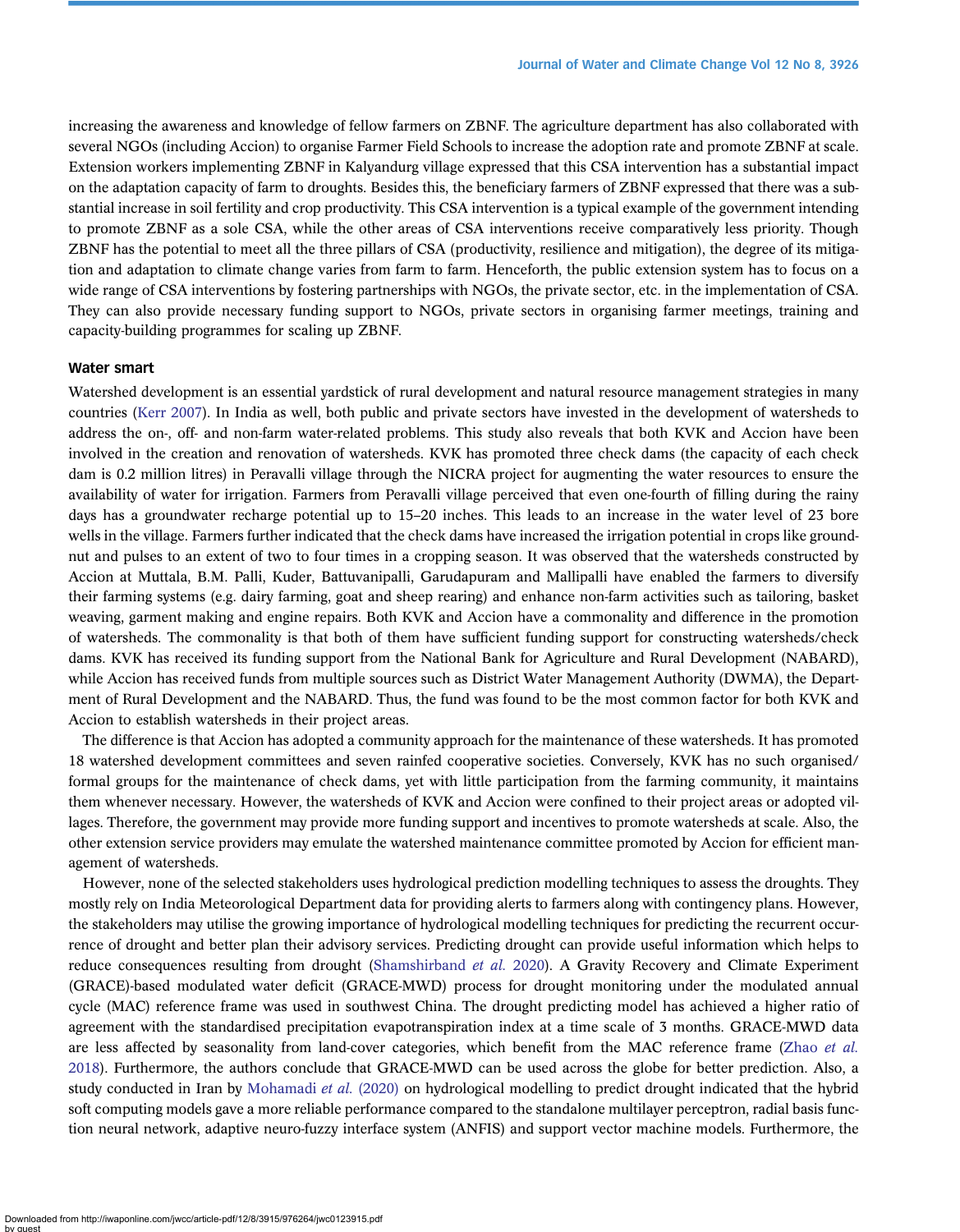ANFIS-Nomadic People Algorithm model performed well ([Mohamadi](#page-15-0) et al. 2020). Furthermore, Malik et al. [\(2020\)](#page-15-0) in their research study on modelling used a new version of the fuzzy logic model, called the co active neuro-fuzzy inference system (CANFIS) for predicting the standardised precipitation index (SPI). In this study, multiple scales of drought information at six meteorological stations located in Uttarakhand state, India, were used. They indicated that the CANFIS model predicted the SPI better than the other models, and prediction results were different for different meteorological stations and proposed that the CANFIS model can build a reliable expert intelligent system for predicting meteorological drought at multi-time scales and decision-making for remedial measures to cope with meteorological drought and can help to maintain sustainable water resources management ([Malik](#page-15-0) *et al.* 2020). Also, [Raha & Gayen \(2020\)](#page-16-0) in their study simulated the SPI using double exponential (DE) and Holt–Winter (HW) exponential smoothing models for several time steps (e.g. 3, 6, 12, 24 and 48 months) from 1979 to 2014 in meteorological drought for Bankura District. The comparative analysis between the two models indicated that DE was more accurate. The DE model has helped in the identification and monitoring of different drought-related parameters at the same time and the effective identification of drought-prone zones. This model may be used as a more accurate drought forecasting tool for sustainable agricultural production, therefore, to make agriculture watersmart, in addition to the creation of watersheds in vulnerable areas, stakeholders who are implementing CSA in Anantapur need to utilise the drought predication models suitable to their region along with IMD data for better predicting the occurrence of droughts and prepare suitable cropping contingency to minimise the risks of drought on agriculture.

#### Knowledge smart

Most of the public and private sectors of agricultural value chains have invested in the development of various ICT platforms to provide real-time weather and climate-related information and advisory services relevant to CSA interventions [\(Lipper](#page-15-0) [et al.](#page-15-0) 2014). The findings of the study also illustrate that among the extension advisory providers, the ICT platform, namely Annapurna Krishi Prasara Seva (AKPS) (AKPS is a mobile-based SMS service platform of the government of Andhra Pradesh), has been extensively used by KVK for disseminating climate-related crop management services/contingency crop planning to its registered farmers in Peravalli. The scientists of KVK expressed that a total of 100 farmers have registered to AKPS to receive weather advisories. The scientists of KVK were involved in the assessment of the changes in weather in Peravalli village through its automatic weather station and developed crop plans with best-fit contingency cropping in the local language (Telugu language – mother tongue of Andhra Pradesh state). These advisories are disseminated to the registered farmers every week. This helps farmers to make a timely decision in agriculture by adopting relevant CSA interventions and enables them to avert the risks such as increase in temperature, delayed rainfall and drought-like conditions. Farmers in Peravalli village expressed that the information on the cultivation of contingency crops such as castor, foxtail millet and Jowar instead of groundnut sent through SMS was adopted by them as a response to the delayed onset of Monsoon in September 2018. This has helped them to effectively avoid the risks of dry spells. Nevertheless, the ICT services were not solely responsible for the adoption of contingency crops and crop advisories by farmers, rather their access to affordable and quality seeds at KVK has enabled farmers to plan and make a timely decision. Therefore, ICT advisories coupled with the availability of CSA interventions at affordable prices have the potential to influence the farmers' decisions towards adaptation and mitigation. FAO states that sharing practices and technologies can be done through increased cooperation among stakeholders; better extension outreach and providing regular technical assistance. To facilitate the stakeholders to share their knowledge on CSA interventions, the role of ICT is a must. In India, most of the farmers accessed the weather-related information through ICTs (Patil [et al.](#page-15-0) 2008). Furthermore, information services on the availability of inputs, quality of inputs, and pest and disease management of crops were also used by the farmers through ICTs [\(Syiem & Raj 2015\)](#page-16-0). The ICTs are emerging as the potential knowledge-sharing platform, and therefore, the ICT services can be leveraged by stakeholders for providing useful climate-related information for farmers to make better decisions in crop planning and management.

#### Community smart

Local-level community institutions can support the extension services on CSA in India (Sala [et al.](#page-16-0) 2016). Community organisations and approaches have increasingly become innovative extension platforms for enhancing the participation of the endusers in the planning and implementation of CSA. Sasya Mitra Group (SMG) promoted by Accion has been one of the successful community models for promoting CSA. Around 800 SMGs are functioning in the district with a membership of 20,000 farmers, i.e. 25 members per SMG. The members are selected from all categories of the farm families, i.e. backward class,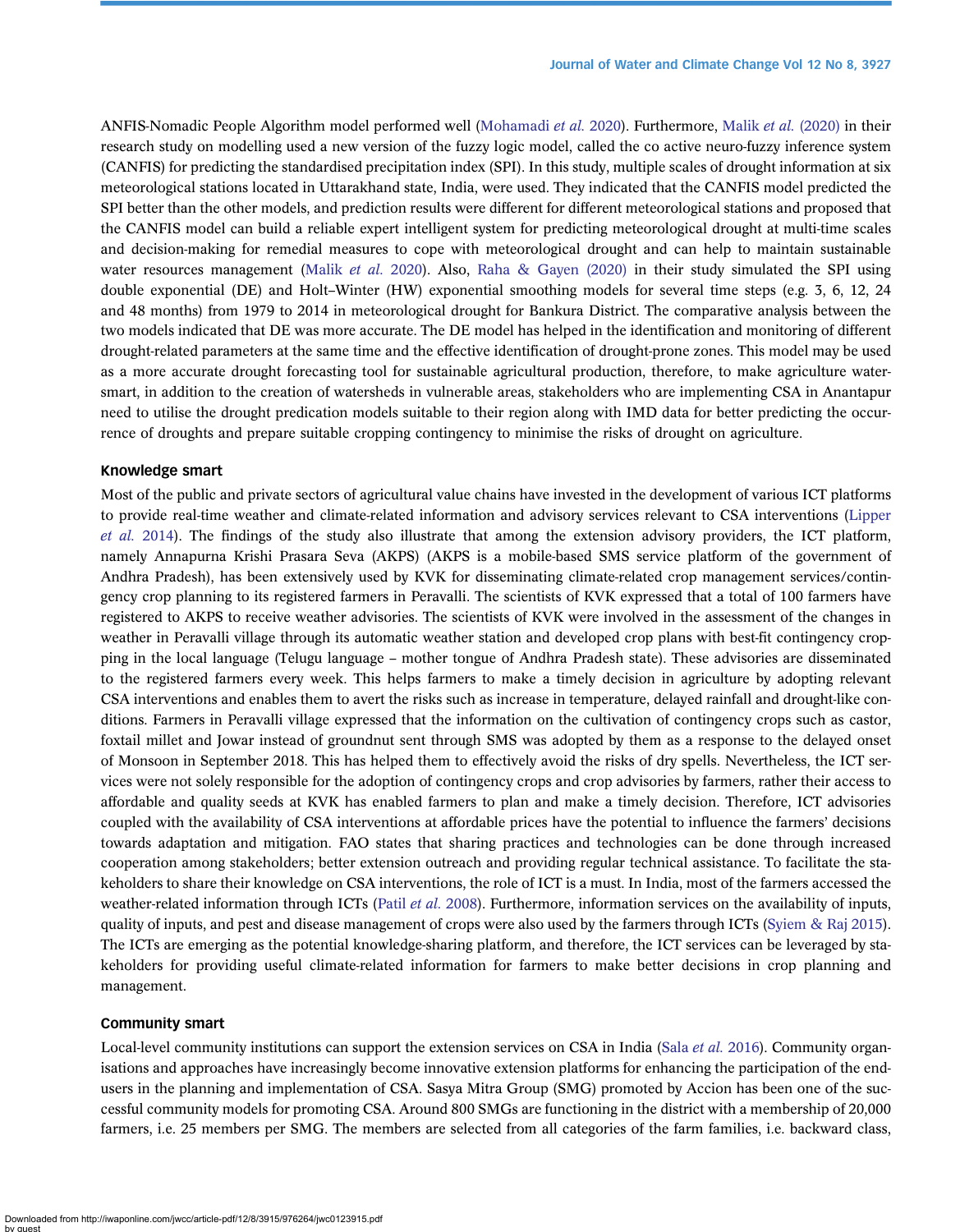scheduled caste, landless agricultural labourers, and small and marginal farmers. SMGs play a major role in the collective decision-making, persuading and mentoring farmers in the adoption of CSA interventions. Also, they share resources such as crop production technologies (seeds) and farm machinery (Ananta Seed Drill, water tankers, etc.) at nominal prices. Also, the profits from hiring charges were saved in a common bank account to use as revolving funds. Hence, SMG has evolved as an effective extension platform in the implementation of CSA and adaptation to climate change. Therefore, the extension stakeholders of CSA may adopt such community models for promoting CSA.

### Major learnings from the cases

CSA interventions promoted by KVK, the Department of Agriculture, Accion and Adarsha have a unique way of improving the socioeconomic status of the resource-poor Anantapur farmers, with varying degrees of impact on productivity, income and adaptation to droughts. However, CSA interventions promoted by these stakeholders were confined to their project or adopted areas. Hence, the benefits were not realised by non-beneficiary farmers. Furthermore, the study elucidates that the high adoption rates of CSA interventions by the farmers in the study zones were not just dependent on the availability of various CSA interventions, but on co-factors such as augmented on- and off-farm resources such as ensured water availability (watersheds), incentives for digging bore wells, creation of power supplies, availability of inputs at affordable prices, access to timely extension services and enabling infrastructure (e.g. automated weather station). Henceforth, it is high time that the government fast tracks greater convergence among these extension stakeholders for a wide-scale promotion of CSA interventions. This can help in customising farm-specific CSA interventions with benefits and co-benefits reaching each farmer. The details of stakeholders' wise CSA interventions are mentioned in Table 3.

Table 3 elucidates in a nutshell the important CSA interventions promoted by the selected stakeholders and the benefit of each CSA intervention.

| S.No. | <b>CSA interventions</b>                                                | <b>Stakeholders</b>          | <b>Project village</b>    | <b>Benefits</b>                                                                               | By whom the benefits were<br>perceived                                                        |
|-------|-------------------------------------------------------------------------|------------------------------|---------------------------|-----------------------------------------------------------------------------------------------|-----------------------------------------------------------------------------------------------|
| 1.    | Seed smart (treatment of seeds<br>with P. Firmis)                       | <b>KVK</b>                   | Peravalli                 | Resistant to drought                                                                          | Beneficiary farmers and<br>scientists                                                         |
| 2.    | Varieties smart (K-6, K-9 and<br>Dharani of groundnut)                  | <b>KVK</b>                   | Peravalli                 | Tolerant to drought                                                                           | Beneficiary farmers and<br>scientists                                                         |
| 3.    | Horticulture-based cropping<br>pattern<br>$(e.g. mapo+tomato+chillies)$ | Accion                       | Pampanur                  | Tolerant to drought and high<br>income                                                        | Beneficiary farmers and<br>stakeholders                                                       |
| 4.    | Millet-based cropping pattern                                           | Adarsha                      | Kodikonda                 | Tolerant to drought and high<br>nutritive value                                               | Beneficiary farmers and<br>stakeholders                                                       |
| 5.    | Fertiliser smart (e.g. SHC-based<br>fertiliser application)             | <b>KVK</b>                   | Peravalli                 | Induce crop to withstand<br>drought                                                           | Beneficiary farmers and<br>scientists                                                         |
| 6.    | Watershed development                                                   | KVK and<br>Accion            | Peravalli and<br>Pampanur | Induce crop to withstand<br>drought                                                           | Beneficiary farmers, non-<br>beneficiary farmers and<br>scientists and officials of<br>Accion |
| 7.    | <b>ZBNF</b>                                                             | Department of<br>Agriculture | Kalyandurg                | Induce crop to withstand<br>drought                                                           | Beneficiary farmers and<br>extension personnel of the<br>Department                           |
| 8.    | Knowledge smart (e.g. AKPS)                                             | <b>KVK</b>                   | Peravalli                 | Timely contingency crop<br>planning to erratic rainfall,<br>delay in rainfall and<br>droughts | Beneficiary farmers and<br>scientists                                                         |
| 9.    | Community smart (e.g. SMGs)                                             | Accion                       | Pampanur                  | Enhance the adaptive<br>capacity of farmers to<br>droughts                                    | Officers of Accion                                                                            |

#### Table 3 | CSA interventions by the stakeholders and their impacts

This table is based on the interaction with stakeholders and farmers.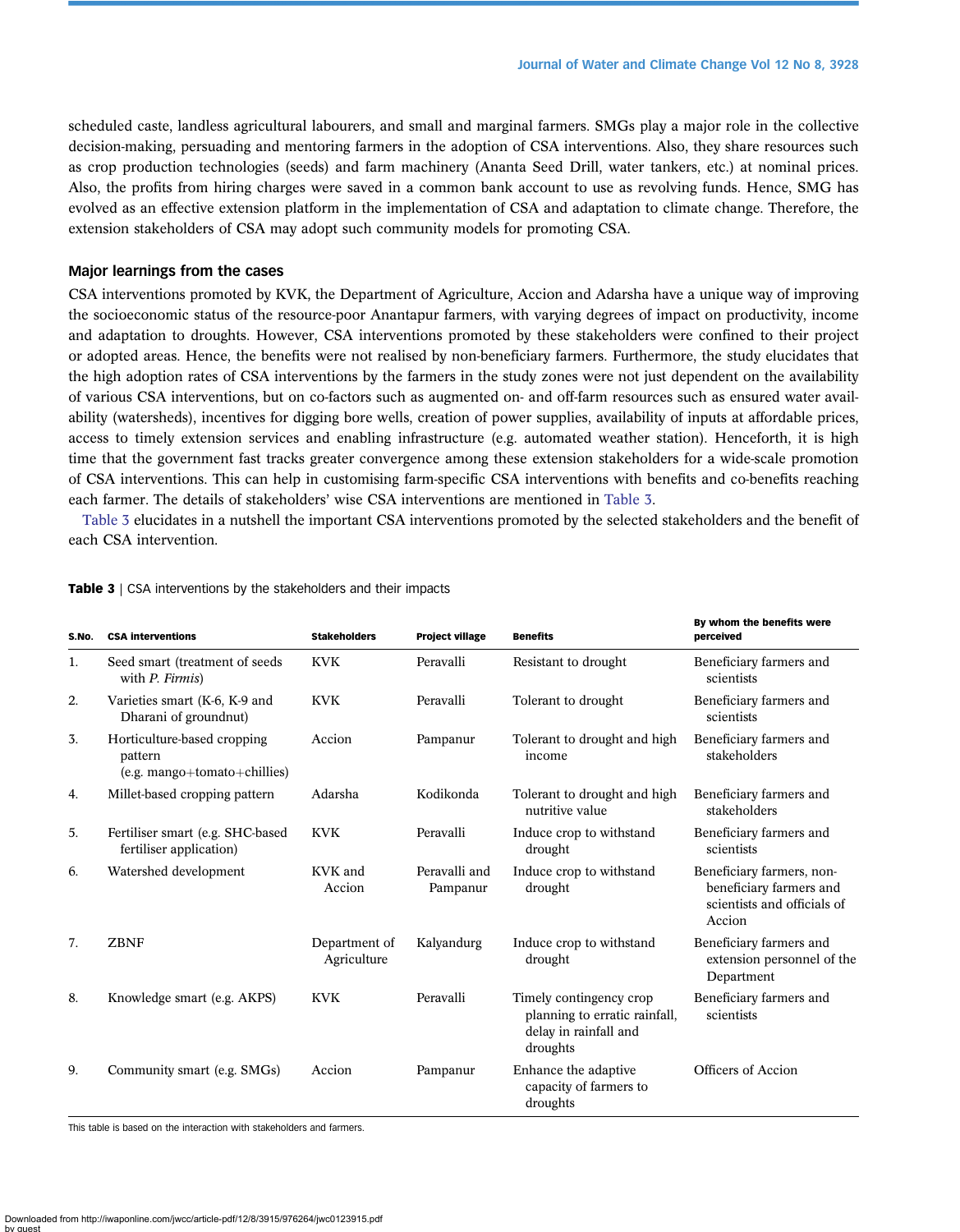# <span id="page-14-0"></span>Recommendations for the policymakers

The Department of Agriculture may strengthen its collaboration with NGOs in the popularisation of ZBNF at scale and may also finance NGOs for organising demonstrations, field days, field tours, etc.

KVK can be a knowledge partner for NGOs to the dissemination and upscaling of its proven CSA interventions.

There is an imperative need for a CSA policy framework that can help the public extension system (the Department of Agriculture and KVKs) in co-learning the successful CSA interventions and extension models of NGOs. For example, the climatesmart groups (SMGs) promoted by Accion may be emulated by the agriculture department, KVK and other extension service providers.

The climate fund was found to be a critical factor for NGOs to effectively promote CSA interventions. Therefore, the government may provide a portion of public funds to NGOs to invest more in research, agricultural innovations, local techniques and a community approach for large-scale promotion of CSA. The CSR funds may also be mobilised for large-scale promotion of proven CSA interventions.

# **CONCLUSION**

The Department of Agriculture, KVK and NGOs such as Accion and Adarsha were striving towards the promotion of CSA to enable farmers to adapt to droughts in Anantapur district. The findings showed that the extension approaches of the stakeholders such as demonstrations, community groups and Mobile SMS have empowered the farmers to know about various CSA interventions and adapt to the risks of droughts. However, there were marked variations/differences among them in promoting CSA interventions. For example, the extension services of KVK were mostly prioritised towards the popularisation of field crops, and the efforts of the department of agriculture were aimed at promoting ZBNF. Whereas the extension services of Accion have been shifting towards promoting horticulture, integrating high-value crops with field crops, developing watersheds and promoting community-based organisations. Also, the NGO-Adarsha was promoting millets as a CSA intervention by creating backward linkages with potential traders. All these CSA interventions have enabled the farmers to increase the productivity of crops, adapt to the risks of drought and generate income consistently. Henceforth, the variations/differences occur due to stakeholders' mandates, projects, funding options and other support services to CSA. The variation itself is good for farmers until they influence farmers towards their adoption. However, the CSA interventions of NGOs and KVK were implemented at a limited scale due to inadequate convergence, manpower and funding options. Therefore, the government needs to foster convergence among the extension service providers and to support them with more climate funds to achieve a comprehensive, productive, resilient, adaptive and profitable CSA at scale. This will help the stakeholders to widen their CSA priority areas and enlarge the scope of CSA beyond their project areas. The present study focused only on the CSA interventions promoted by two public sectors and two NGOs, and there is a wider scope for identifying more stakeholders, e.g. private sector, FPOs and entrepreneurs, and assessing their extent of involvement in the promotion of CSA and prioritisation. Furthermore, the study collected information only from the beneficiary farmers. Future studies may consider non-beneficiary farmers in the same geographic area to compare and contrast the benefits. Moreover, the same study may be conducted in other drought districts of India, and also future research may be conducted in other climatic risk-affected areas such as flood-prone and heatwave-affected districts to assess the stakeholders' prioritisation and analyse different CSA interventions promoted at farmer levels.

# **WEBSITES**

See <https://sustainablefoodlab.org/> available at [https://sustainablefoodlab.org/wp-content/uploads/2019/10/Helping-Cocoa-](https://sustainablefoodlab.org/wp-content/uploads/2019/10/Helping-Cocoa-Farmers-to-Achieve-A-Living-Income-and-Adapt-to-Climate-Change-1.pdf)[Farmers-to-Achieve-A-Living-Income-and-Adapt-to-Climate-Change-1.pdf.](https://sustainablefoodlab.org/wp-content/uploads/2019/10/Helping-Cocoa-Farmers-to-Achieve-A-Living-Income-and-Adapt-to-Climate-Change-1.pdf)

# DATA AVAILABILITY STATEMENT

All relevant data are included in the paper or its Supplementary Information.

#### **REFERENCES**

Andhra Pradesh 2016 Report of the Commission on Inclusive and Sustainable Agricultural Development of Andhra Pradesh, the Study by Centre for Economic and Social Studies (CEES).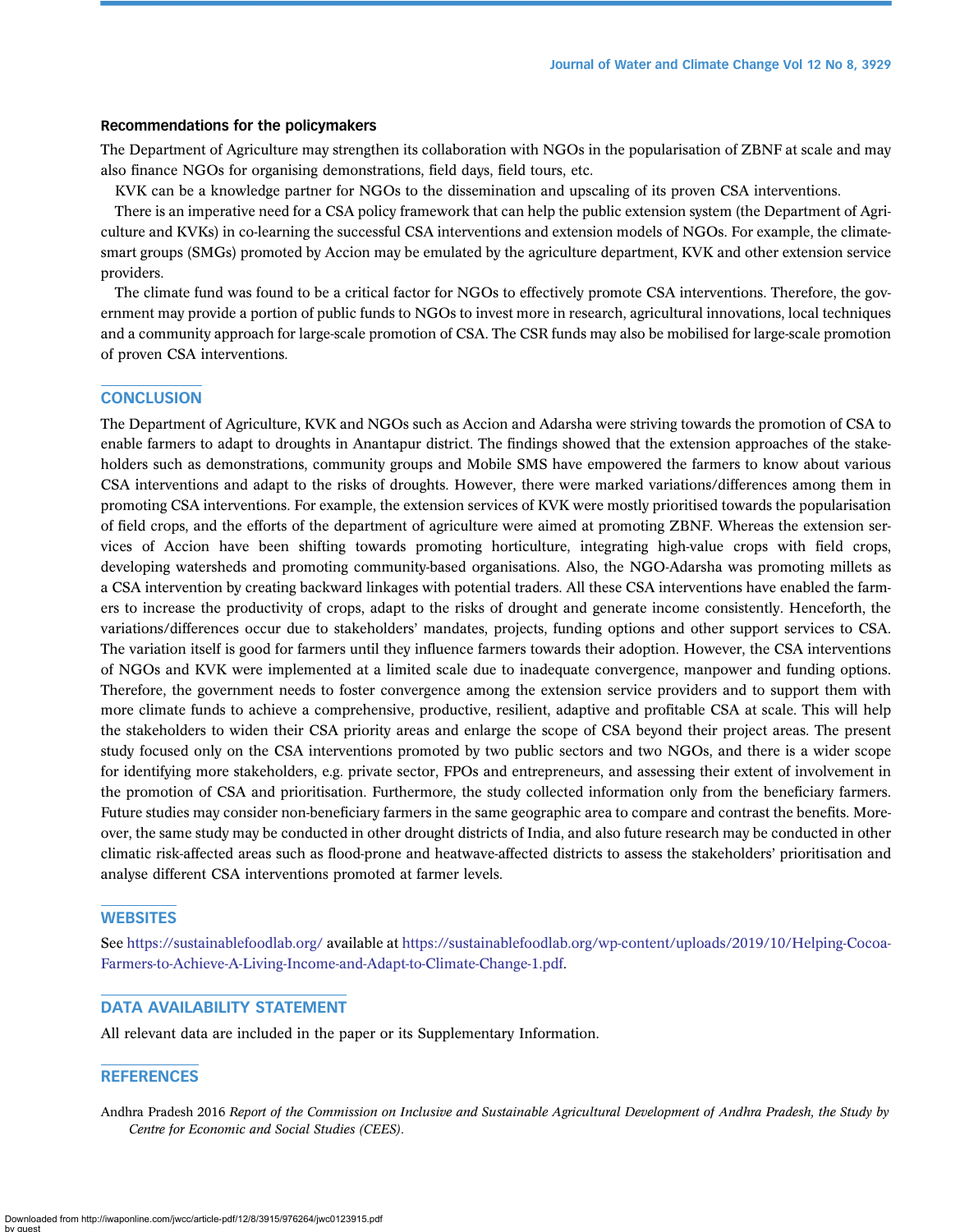- <span id="page-15-0"></span>Balasubramani, N. & Vincent, A. 2019 Workshop on Corporate Social Responsibility (CSR) for Agricultural Development, November 19–20, 2018, MANAGE, Hyderabad. Available from: [https://www.aesanetwork.org/workshop-on-corporate-social-responsibility-csr-for](https://www.aesanetwork.org/workshop-on-corporate-social-responsibility-csr-for-agricultural-development-nov-19-20-2018-manage-hyderabad/)[agricultural-development-nov-19-20-2018-manage-hyderabad/](https://www.aesanetwork.org/workshop-on-corporate-social-responsibility-csr-for-agricultural-development-nov-19-20-2018-manage-hyderabad/).
- Bharucha, Z. P., Mitjans, S. B. & Pretty, J. 2020 [Towards redesign at scale through zero budget natural farming in Andhra Pradesh, India](http://dx.doi.org/10.1080/14735903.2019.1694465). International Journal of Agricultural Sustainability 18 (1), 1–20.
- Brasser, A. 2013 Reducing Risk: Landscape Approaches to Sustainable Sourcing: Olam International and Rainforest Alliance Case Study. White Paper, Washington, DC, USA.
- Calabi-Floody, M., Medina, J., Rumpel, C., Condron, L. M., Hernandez, M., Dumont, M. & de la Luz Mora, M. 2018 [Smart fertilizers as a](http://dx.doi.org/10.1016/bs.agron.2017.10.003) [strategy for sustainable agriculture.](http://dx.doi.org/10.1016/bs.agron.2017.10.003) Advances in Agronomy 147, 119–157.
- Census of India 2011 District Census Handbook Anantapur. Available from: [https://censusindia.gov.in/2011census/dchb/](https://censusindia.gov.in/2011census/dchb/2822_PART_B_DCHB_ANANTAPUR.pdf) [2822\\_PART\\_B\\_DCHB\\_ANANTAPUR.pdf.](https://censusindia.gov.in/2011census/dchb/2822_PART_B_DCHB_ANANTAPUR.pdf)
- Deepika, Suchiradipta, B. & Saravanan, R. 2018 Climate Smart Agriculture Towards Triple Win: Adaptation, Mitigation and Food Security. In: MANAGE Discussion Paper No. 5, MANAGE-Centre for Agricultural Extension Innovations, Reforms and Agripreneurship (CAEIRA). National Institute of Agricultural Extension Management, Hyderabad, India.
- Dinesh, D., Aggarwal, P., Khatri-Chhetri, A., Rodríguez, A. M. L., Mungai, C., Sebastian, L. & Zougmore, R. B. 2017 The rise in climate-smart agriculture strategies, policies, partnerships and investments across the globe. Agriculture for Development 30, 4–9.
- FAO 2013 Climate-Smart Agriculture Sourcebook. Available from: <http://www.fao.org/3/i3325e/i3325e.pdf>.
- GoAP 2018 Agricultural Statistics at a Glance Andhra Pradesh 2017-18, Directorate of Economics and Statistics. Government of Andhra Pradesh, Vijayawada.
- Gopinath, K. A., Dixit, S., Ravindra Chary, G., Srinivasarao, C., Osman, M., Raju, B. M. K. & Venkateswarlu, B. 2013 Improving the Rainfed Farming Systems of Small and Marginal Farmers in Anantapur and Adilabad Districts of Andhra Pradesh. Central Research Institute for Dryland Agriculture, Hyderabad, Andhra Pradesh, p. 46,
- Groot, A. E., Bolt, J. S., Jat, H. S., Jat, M. L., Kumar, M., Agarwal, T. & Blok, V. 2019 [Business models of SMEs as a mechanism for scaling](http://dx.doi.org/10.1016/j.jclepro.2018.11.054) [climate smart technologies: the case of Punjab, India.](http://dx.doi.org/10.1016/j.jclepro.2018.11.054) Journal of Cleaner Production 210, 1109–1119.
- Hughes, K., Morgan, S., Baylis, K., Oduol, J., Smith-Dumont, E., Vågen, T. G. & Kegode, H. 2020 [Assessing the downstream socioeconomic](http://dx.doi.org/10.1016/j.worlddev.2019.104835) [impacts of agroforestry in Kenya.](http://dx.doi.org/10.1016/j.worlddev.2019.104835) World Development 128, 104835.
- IFC n.d. Making Agriculture Climate-Smart. A Business Perspective from South Asia. International Finance Cooperation, Washington, DC. Jacoby, H., Rabassa, M. & Skouas, E. 2011 Distributional Implications of Climate Change in India. World Bank.
- Kerr, J. 2007 [Watershed management: lessons from common property theory](http://dx.doi.org/10.18352/ijc.8). International Journal of the Commons 1 (1), 89–109.
- Khatri-Chhetri, A., Aggarwal, P. K., Joshi, P. K. & Vyas, S. 2017 Farmers' [prioritization of climate-smart agriculture \(CSA\) technologies.](http://dx.doi.org/10.1016/j.agsy.2016.10.005) Agricultural Systems 151, 184–191.
- Khatri-Chhetri, A., Pant, A., Aggarwal, P. K., Vasireddy, V. V. & Yadav, A. 2019 [Stakeholders prioritization of climate-smart agriculture](http://dx.doi.org/10.1016/j.agsy.2019.03.002) [interventions: evaluation of a framework](http://dx.doi.org/10.1016/j.agsy.2019.03.002). Agricultural Systems 174, 23–31.
- Kumar, K. K. 2011 [Climate sensitivity of Indian agriculture: do spatial effects matter?](http://dx.doi.org/10.1093/cjres/rsr004) Cambridge Journal of Regions, Economy and Society 4 (2), 221–235.
- Lipper, L., Thornton, P., Campbell, B. M., Baedeker, T., Braimoh, A., Bwalya, M. & Hottle, R. 2014 [Climate-smart agriculture for food](http://dx.doi.org/10.1038/nclimate2437) [security](http://dx.doi.org/10.1038/nclimate2437). Nature Climate Change 4 (12), 1068-1072.
- Makate, C. 2019 [Effective scaling of climate smart agriculture innovations in African smallholder agriculture: a review of approaches, policy](http://dx.doi.org/10.1016/j.envsci.2019.01.014) [and institutional strategy needs](http://dx.doi.org/10.1016/j.envsci.2019.01.014). Environmental Science & Policy 96, 37–51.
- Malik, A., Kumar, A., Salih, S. Q., Kim, S., Kim, N. W., Yaseen, Z. M. & Singh, V. P. 2020 [Drought index prediction using advanced fuzzy](http://dx.doi.org/10.1371/journal.pone.0233280) [logic model: regional case study over Kumaon in India.](http://dx.doi.org/10.1371/journal.pone.0233280) PLoS ONE 15 (5), e0233280.
- Mohamadi, S., Sammen, S. S., Panahi, F., Ehteram, M., Kisi, O., Mosavi, A., Ahmed, A. N., El-Shafie, A. & Al-Ansari, N. 2020 [Zoning map for](http://dx.doi.org/10.1007/s11069-020-04180-9) [drought prediction using integrated machine learning models with a nomadic people optimization algorithm](http://dx.doi.org/10.1007/s11069-020-04180-9). Natural Hazards 104 (1), 537–579.
- Neate, P. J. 2013 Climate-Smart Agriculture: Success Stories from Farming Communities Around the World. Pure Impression, France.
- NICRA n.d. District Wise Agricultural Contingency Plans Anantapur. Available from: [http://www.nicra-icar.in/nicrarevised/index.php/](http://www.nicra-icar.in/nicrarevised/index.php/state-wise-plan) [state-wise-plan.](http://www.nicra-icar.in/nicrarevised/index.php/state-wise-plan)
- Olorunfemi, T. O., Olorunfemi, O. D. & Oladele, O. I. 2020 [Determinants of the involvement of extension agents in disseminating climate](http://dx.doi.org/10.1016/j.jssas.2019.03.003) [smart agricultural initiatives: implication for scaling up.](http://dx.doi.org/10.1016/j.jssas.2019.03.003) Journal of the Saudi Society of Agricultural Sciences 19 (4), 285–292.
- Pande, P. & Akermann, K. 2009 Adaptation of Small Scale Farmers to Climatic Risks in India. Sustainet India, New Delhi.
- Patel, G. G., Lakum, Y. C., Mishra, A. & Bhatt, J. H. 2017 [Awareness and knowledge regarding soil testing and utility perception of soil health](http://dx.doi.org/10.20546/ijcmas.2017.610.040) [card](http://dx.doi.org/10.20546/ijcmas.2017.610.040). International Journal of Current Microbiology and Applied Sciences 6 (10), 329–334.
- Patil, V. C., Gelb, E., Maru, A., Yadaraju, N. T., Moni, M., Misra, H. & Ninomiya, S. 2008 Adoption of information and communication technology (ICT) for agriculture: an Indian case study. In: IAALD AFITA WCCA 2008: World Conference on Agricultural Information and IT (Patil, V. C., Gelb, E., Maru, A., Yadaraju, N. T., Moni, M., Misra, H. & Ninomiya, S., eds). Tokyo University of Agriculture, Tokyo.
- Paudel, B., Khanal, R. C., A, K. C., Bhatta, K. & Chaudhary, P. 2017 Climate-Smart Agriculture in Nepal. Available from: [https://core.ac.uk/](https://core.ac.uk/download/pdf/132691528.pdf) [download/pdf/132691528.pdf](https://core.ac.uk/download/pdf/132691528.pdf) (accessed 29 May 2021).